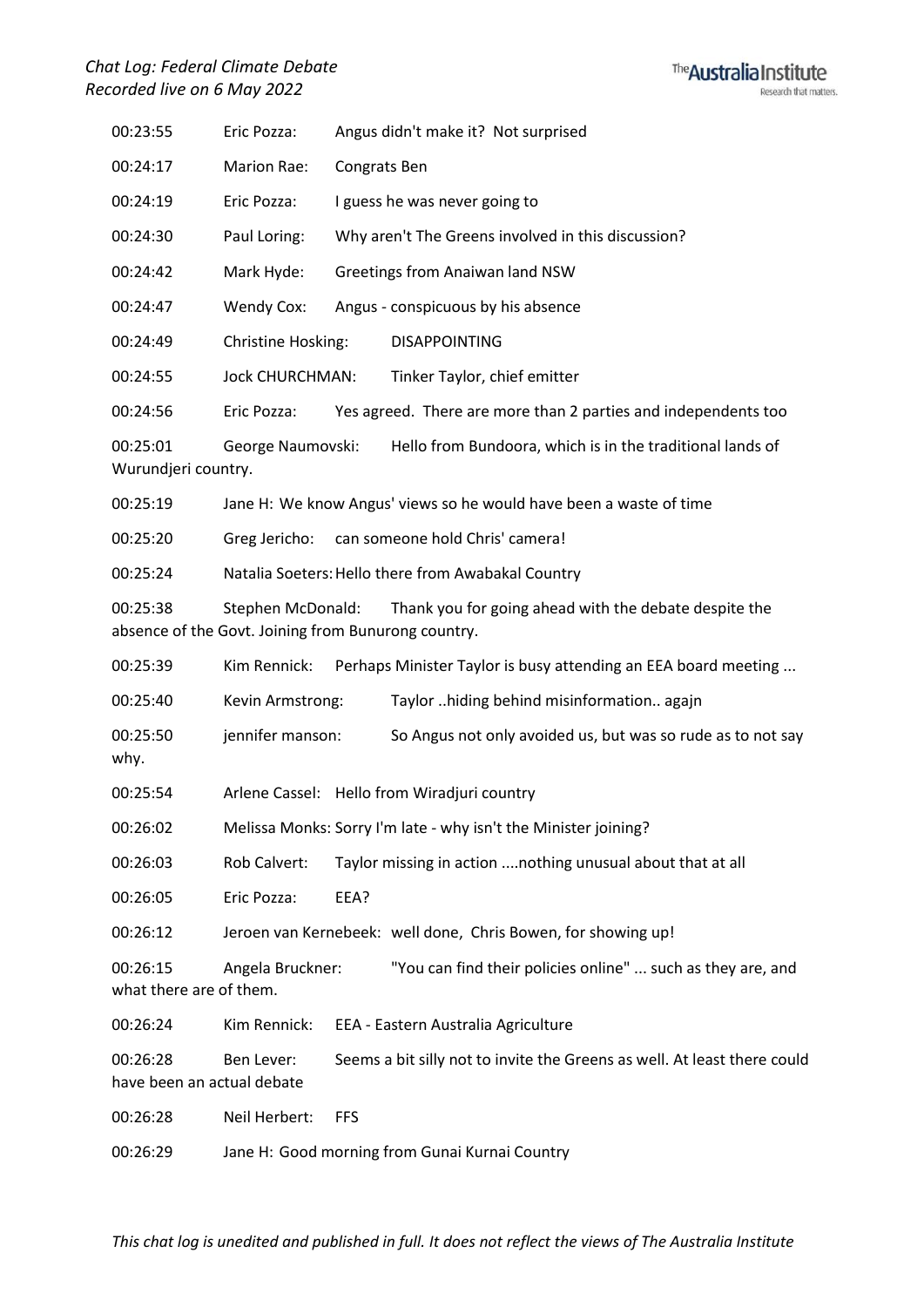

00:26:30 Eric Pozza: Thanks

00:26:32 Allan Green: Angus is busy downloading and editing some documents

00:26:45 Kathleen Davies: For such a critical topic it is a disgrace that LNP are not engaging today.....

00:26:50 Colin Edwards: WA Labor conflicted on climate change w.r.t new gas developments. Comment from Chris please.

00:26:58 Eric Pozza: We are really past time for a debate

00:26:59 jennifer manson: To AG - Ha ha!!!

00:27:06 Chris Wallace: Angus Taylor has no policy to discuss.

00:27:08 Lee: Angus Taylor missing in action

00:27:26 Kim Rennick: (other than how to spend the \$79M …)

00:27:36 Ian Lowe: Inaction is his speciality!

00:27:38 Ellen Kimball: Incredibly disappointing yet unsurprising that Angus Taylor has chosen not to participate

00:27:46 Greg Q: Angus is busy modelling and altering documents

00:28:03 Alison Cooke: Joining from Bunnurong country. Thanks for this opportunity, even without Angus. It is a shame we didn't get another parties perspective on the debate.instead

00:28:08 Malle Eden: Angus has been missing at Hume candidates forums what is he scared of? 00:28:23 Kim Rennick: Maybe he's checking the design specs for the new gas plant. 00:28:44 bill newton: Gee typical NLP absences .scared no doubt.

00:28:55 Allan Green: Angus is busy spraying-out some native grasslands on his property.

00:29:01 Jock CHURCHMAN: He's still redefining words like "clean coal", "clean hydrogen"", Technology not taxes", "Carbon capture and storage as a viable technology", "cutting emissions by not cutting down trees", "net zero"

00:29:08 David Zabell: Would have been a great opportunity to see Labor debate the Greens...

00:29:15 Kim Rennick: Maybe he's concerned about any possible ICAC investigation ...

00:29:16 Belinda Walsh: Hello from Gumbaynggir country.

00:29:24 Cybele Dey: Dr Cybele Dey, child and adolescent psychiatrist and co-chair of Drs for the Environment Australia mental health special interest group. On Gadigal lands of the Eora Nation, whose sovereignty was never ceded, paying my respects to Elders past, present and emerging, Kind regards, Cybele

00:29:38 Malle Eden: Where is Angus Taylor today, is he ill?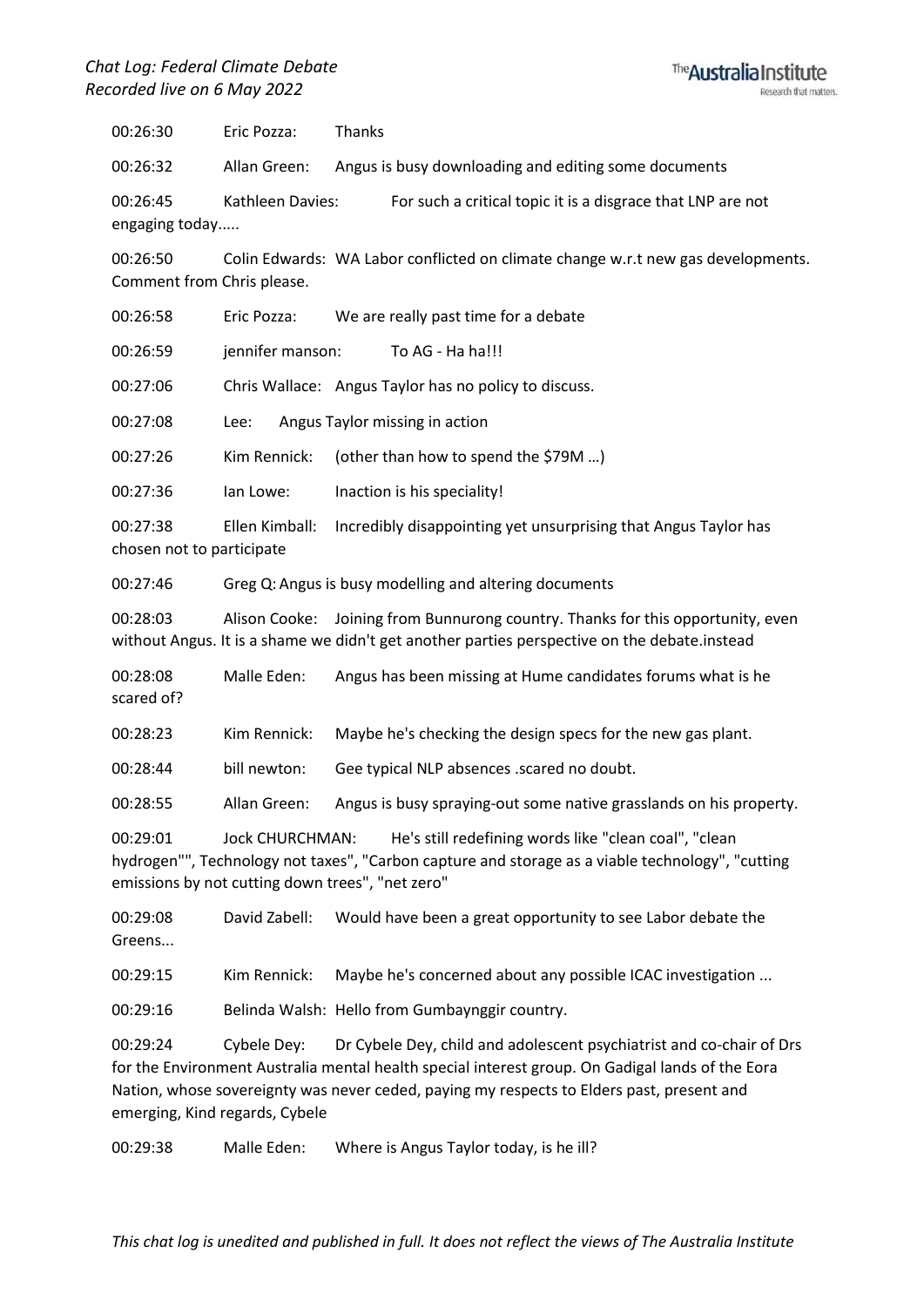00:29:57 Jo Norman: Joining from Dharawal Country. Looking forward to hearing from Chris Bowen.

00:29:59 Judith Gamper: Hello from Judith on Ngunnawal/Ngambri Country. Great to see/hear you all.

00:30:05 Jane H: Can't understand why AI did not invite The Greens.

00:30:06 Wendy Armstrong: What was your reasoning behind not inviting representation from the Greens?

00:30:07 Rob Calvert: AG simples he frightened of scrutiny.....and so he should

00:30:16 Chris Wallace: Angus Taylor couldn't make the debate as he's busy in the Cayman Islands checking his account balances.

00:30:22 Remy Shergill: Remy, calling in from Wurundjeri country

00:30:36 jennifer manson: Angus is vacant in so many ways

00:30:43 Chris Johansen: Why you folks getting upset? The LNP have clearly expressed their opinion on climate action to this webinar - NOT AN ISSUE

00:30:59 Leonora RITTER: Wouldn't Taylor's views be irrelevant given that he would be in a minority government at the mercy of its coalition partner, the Nationals?

00:31:00 Kimberly Humphrey: Dr Kimberly Humphrey, emergency physician, Deputy Chair of Doctors for the Environment and SA Committee Chair, on Kaurna Land

00:31:08 jennifer manson: Would like to see Angus attempt to explain himself

00:31:08 Robyn Wood: The Greens weren't invited because it was intended to be debate from people who could actually become Minister for Climate Change and Energy

00:31:12 Colin Mitchell: He's ill alright. Il-suited to be a climate minister.

00:31:17 Kim Rennick: I'll bet that Angus was there to pick up the \$79M cheque.

00:31:18 Jo Fraser: Jo & Warren from Yugambeh country

00:31:35 Carherine Mc Naughton: Thanks for the session. Greetings from Bunurong country in Goldstein Electorate - here we have choice of minimal ambition from Liberals, more from ALP, more again from Teal Independent Zoe Daniel - all less ambitious than science says is safe - and then Greens with ambition in line with science. I would love some debate and policy on greener cities and transport - esp federal transport funding to reduce GHG emissions and car-dependence; and when moving to net zero emissions national building code.

00:31:39 Cate Cooper: @Kimberly, can you join the panel??

00:31:43 Jo Norman: Really appreciate to all at The Australia Institute for hosting this discussion.

00:31:53 Alison Cooke: Can I get an answer for this Q: If NSW is NET0 by 203? - why are so many mine proposals (new and expansion) be approved!! You cannot do both.

00:31:54 Diana Ryall: Please ask about Carbon Capture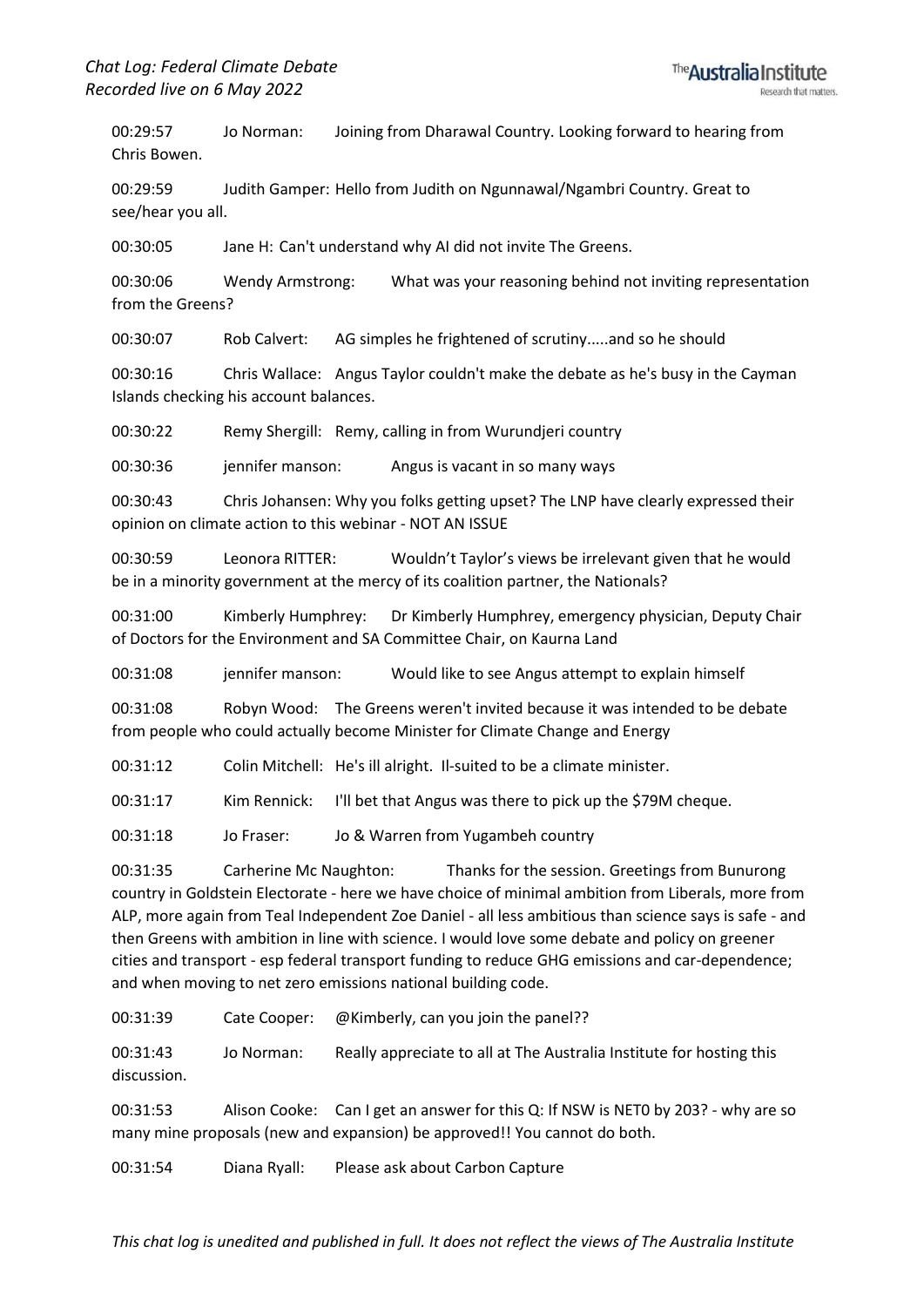00:31:55 Geoffrey Woodford: a failure of our system capitalism (globalism) , it cannot survive without growth and we all know if we don't reduce constant growth and look after mother earth we are doomed

00:32:15 Ks Williams: Angus didn't make it? Not surprised

00:32:28 Eric Pozza: I really find it hard to understand the climate denial position of LNP (Yes, climate denial - you wouldn't take such minimal action and open coal/gas mines otherwise). Corruption, ideology, misinformation. All possibly, but what of their own children? I just don't understand. Collapse is beyond parties.

00:32:32 Ks Williams: none of us are gutless!!

00:32:46 Andrew Mason:The Greens explain their target and how they will achieve it.

00:32:53 Paul Loring: TAI needs to be e-mailed by many here who are concerned that the institute has forums with the two majors, another with Independents, and none of these involve The Greens or other cross bench.

00:33:08 Twannie Bonnici: If anyone can make a positive impact to climate change it's Chris Bowen.

00:33:11 Greg Skilleter: Thank you to Aus Institute for doing this AND for Chris Bowen for agreeing to come and present the Labor policies. Shame Angus Taylor continues to duck and hide.

00:33:24 Stephen Fuller: Re the non-polluting use that coal and gas can be put to (eg decomposing hydrocarbons to graphite and hydrogen and other products) - is there enough potential in these areas to provide jobs in extraction and the industrial processes in this space to offer transition comfort to affected workers? Does Labor have any policies in this area?

00:33:25 Robyn Wood: No Green can become Minister for Climate Change and Energy so they are irrelevant to a debate between potential ministers like today

00:33:35 Cybele Dey: There is an objective, evidence-based assessment of the climate and health policies of Labor, Liberal and Greens available -

https://assets.nationbuilder.com/caha/pages/2727/attachments/original/1650502007/caha-fedelection-2022-scorecard-web-FA\_%281%29.jpg?1650502007

00:33:45 jennifer manson: There does seem to be a policy by the LNP to avoid anyone who might hold them to account, including the ABC, The Guardian & The Australia Institute. They want to avoid being challenged on their policies, or being challenged at all.

00:33:48 James Vosper: Agriculture is key to reducing emissions.

00:33:53 Frances Sutherland: Hello from Frances on Djiringang land on the Far South Coast of NSW where we have been surviving climate impacts of catastrophic bushfires for 3 years in a row, devastating east coast low floods for the past year and of course the terrible impact of the pandemic, including on local tourism and infrastructure. Thank you for helping make climate crises visible and emphasising the need for an urgent response at the scale required.

00:34:14 John Englart: Business Council of Australia recommended enhancing the Safeguard mechanism.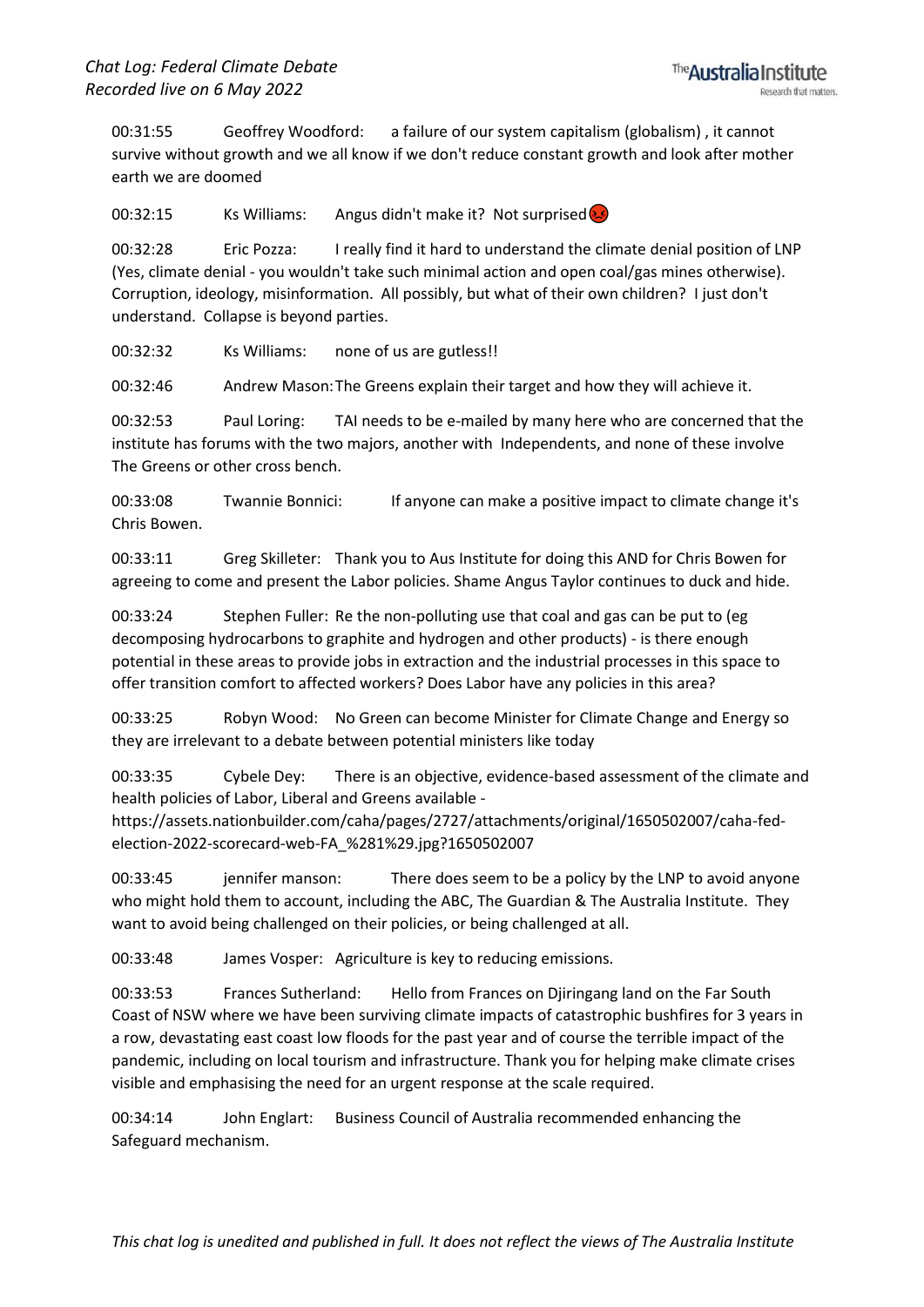00:34:26 Robert Rands: bailing out. faux-green BS by Chris Bowen, as he turns a blind eye toward Labor support for mining in QLD

00:34:40 Dean Tregenza: @Robyn Wood - have you noticed that a minority government can appoint ministers from among anyone who is a member of parliament... like in the ACT Assembly... and it works... because ministers are not there to manage, the role is part of the governance function of oversight performed on behalf of the parliament.

00:35:03 Robyn Wood: Rewiring the nation report on Labor policy https://alp.org.au/policies/rewiring the nation

00:35:05 Greg Skilleter: Hope something will be examined on the extent to which the "green hydrogen" push is really green (ie. using renewables rather than CSG and coal power to produce the hydrogen for sale)

00:35:09 Eric Pozza: No transition without transmission? There's some truth there but worthy of the Marketing Man himself

00:35:18 Wendy Cox: Where's Tim WIlson as Angus backup ???? NO sign of him either

00:35:42 Greg Skilleter: Tim still hiding after he was flayed at the candidates forum the other night

00:35:58 Stephen McDonald: Given the need to start a dramatic reduction of emissions this year to avoid the worst case scenarios how quickly do you anticipate taking action should you win government

00:36:07 Robyn Wood: @Dean Tregenza do you seriously think a minority Labor government would have a Green as Minister for Climate Change & Energy? Especially when Labor have ruled out forming government with Greens

00:36:32 Eric Pozza: Cohosting OCP would make great demands on climate action so a cleverr approach

00:36:46 Eric Pozza: Sorry, COP not OCP

00:37:55 John Englart: Pacific Leaders have been asking for years to stop new coal and gas projects, start phasing out fossil fuels. Australia has thumbed its nose at these requests. Start the process and it will re-engage Pacific

00:38:08 Jock CHURCHMAN: Robyn and Dean, the NZ government, Labor with support of the Greens have the coleader of the Greens as Minister for Climate Change. Seems to have worked well.

00:38:25 Kim Rennick: Morrison and Dutton openly mocked them, in fact ...

00:38:41 Leonora RITTER: Would have been good to have included Zali as sponsor of only tabled climate action legislation.

00:38:48 Diane Evers: Excellent chat going on, Angus isn't here, Greens weren't invited. I'd like the discussion look at how Greens policies can encourage Labor to address the causes of climate change more urgently if Labor/Green government are dependent on Greens votes.

00:38:53 Diana Ryall: Is Labor committing to no new coal and gas projects?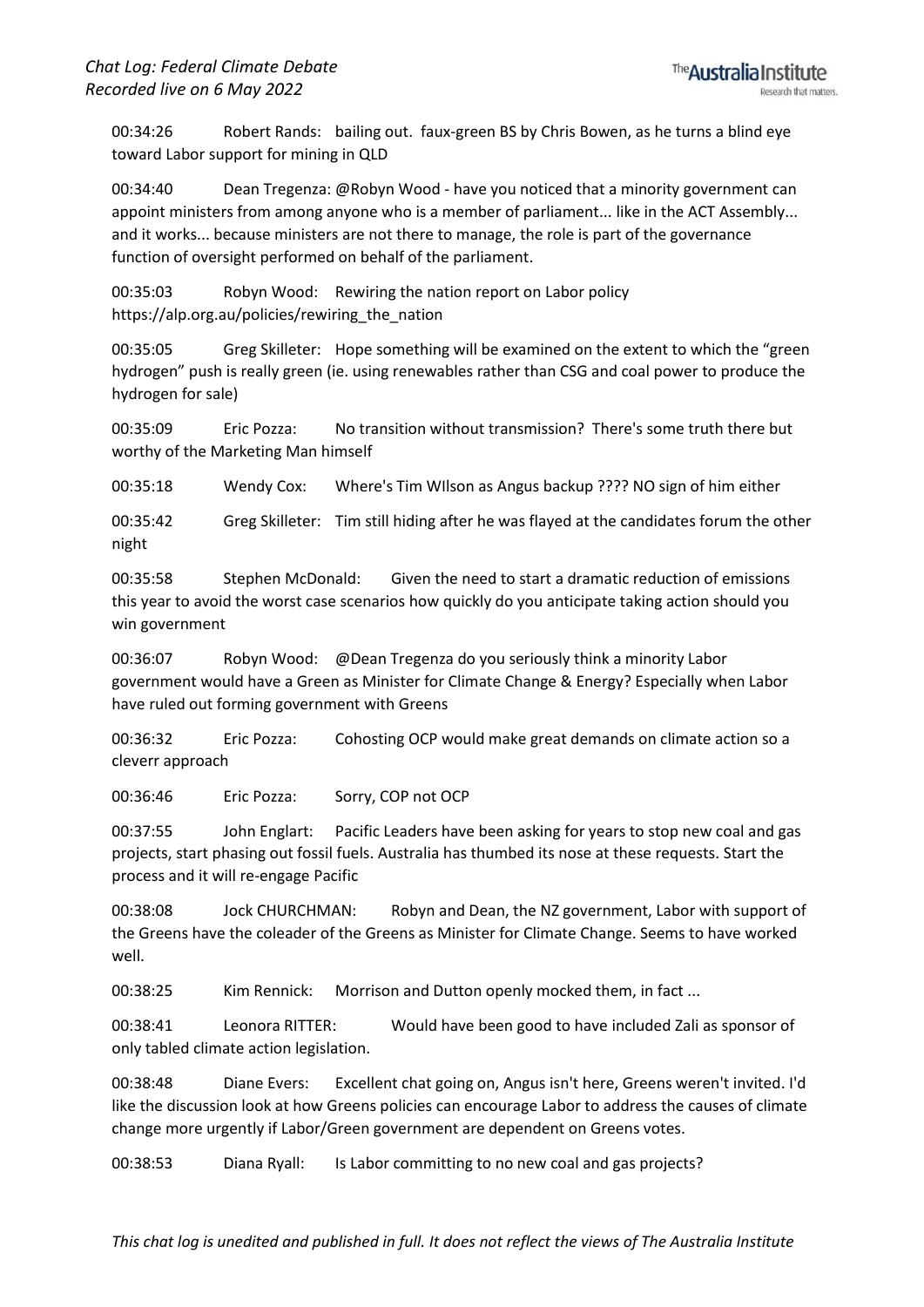

00:39:15 Eric Pozza: COP a waste of money but not another Olympics?

00:39:18 Wendy Cox: Better improve emissions target if hosting a COP.

00:39:28 Wendy Flannery: The Pacific Islands were already key host of COP23 in Bonn!!

00:39:42 Kerry Wardlaw: The LNP have shown they have the same attitude to Pacific islanders and to the rest of us. Contempt! The Pacific is facing an existential crisis and they mocked them. They mocked all of us by holding a lump of coal in parliament.

00:40:13 Phillips Steve: A 'Pacific' CoP is a great idea

00:40:17 Margaret Hagan: Margaret Hagan to everyone Labour have not opposed all the new gas and coal mine development!

00:40:19 EMMA: will labor stop the gagging of our scientists on climate science?

00:40:19 Liz Boulton: Liz from Dja Dja Wurrung...here...

00:40:19 Marion Gevers: How can Labor contemplate hosting COP when they keep opening new coal mines and have committed not to reneg on the gas plant in Kurri Kurri??

00:40:21 Shilpa Suresh: You are not answering the question

00:40:27 Shilpa Suresh: I don't think

00:40:45 John Englart: Holding COP29 in Australia would provide a boost in 2025 for local climate action and climate policy.

00:41:01 Paul Loring: Robyn Wood, this is forum for the Climate ideas, which have all been driven by The Greens for decades. We need the ideas of everyone not just potential Ministers

00:41:08 STEVEN HOY: Kerry Wardlaw - hear hear

00:41:20 Arun Baskaran: https://www.theguardian.com/australia-news/2019/dec/02/laborsays-emissions-would-be-200m-tonnes-lower-if-greens-had-supported-cprs

00:41:34 Kerry Wardlaw: I wish there were other candidates including The Greens and Climate Independents in addition to Labor and LNP shadow minister and minister.

00:42:14 Marion Gevers: Agree, Paul Loring. Without The Greens' policies Labor will keep supporting coal and gas and take donations from them. We need a minority government so Labor has to negotiate.

00:42:22 Denise Farrier: I have just phoned his electorate office on 46568

00:42:45 EMMA: There is absolutely no evidence that carbon capture works, will you go down the line of advocating carbon capture as a means of reducing emissions?

00:43:55 Melissa Monks: Thanks Chris Bowen for turning up (unlike your counter part, although it reinforces his party's position over the last 9 years on climate change). The govt's approach to climate change includes scaremongering, particularly to those in coal and fossil fuel belts. The past tells us this seems to work. How will you speak to and convince those electorates to let go of their fears (jobs, living costs, etc) and abandon the LNP so that we can have a real chance on climate change?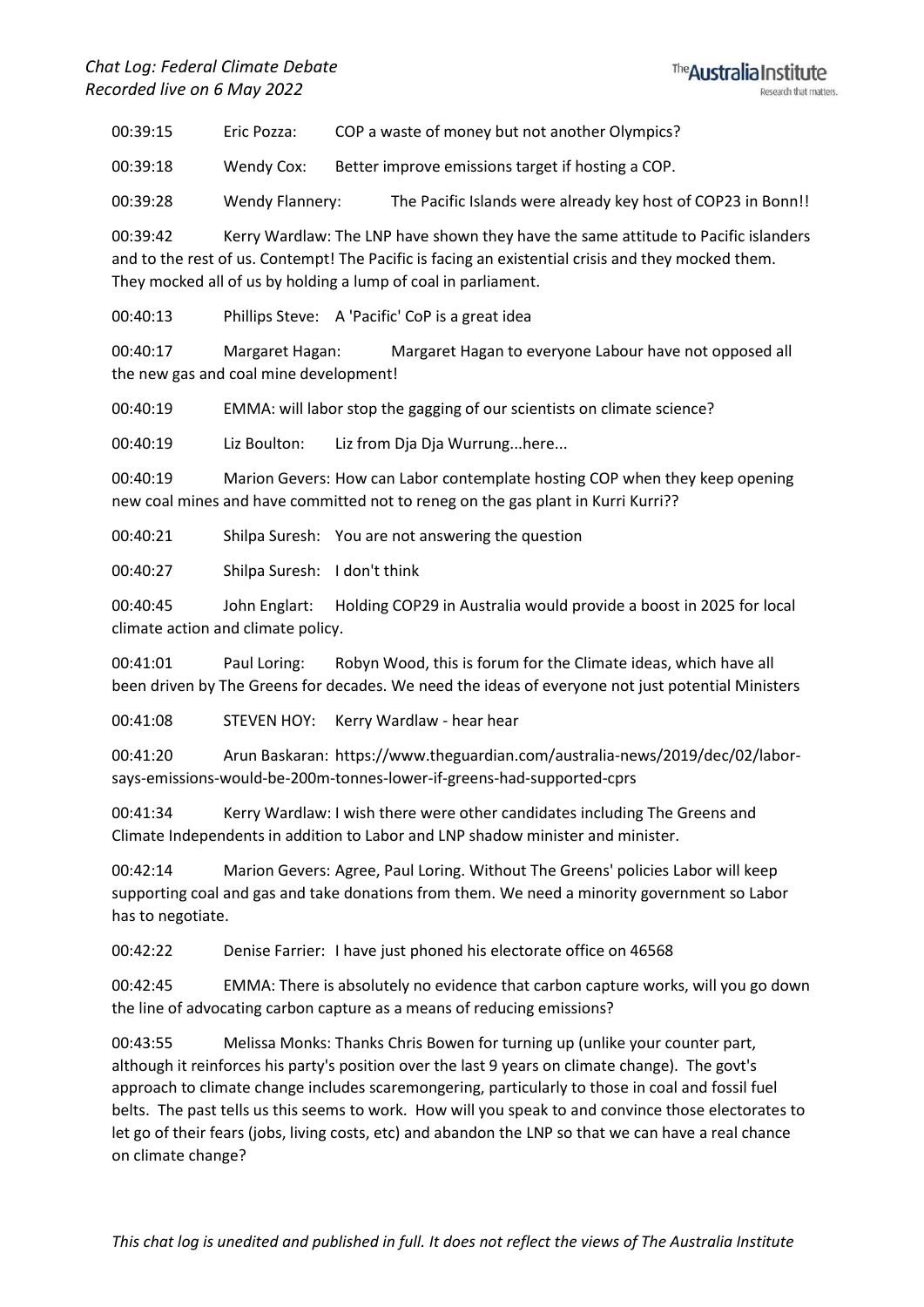00:44:13 Kerry Wardlaw: What are plans to protect carbon sinks, such as forests? How does Labor plan to integrate climate policies across all sectors such as agriculture, housing, transport and energy?

00:44:28 Carherine Mc Naughton: Freeway with bike path attached doesn't reduce car-dependence or fossil fuel transport, oil security risk - why not just fund the active transport as priority?

00:44:28 Stephen McDonald: Norway has very successfully shifted the market to EVs

00:44:59 John Englart: Good to hear factoring in active transport, because we have had little boost from Victorian Labor Government on separated cycling infrastructure needed to really boost cycling, especially by women and children

00:45:01 Jock CHURCHMAN: We actually need a hung parliament. Labor in charge, Indies and Greens in support, at least on climate policies. Julia Gillard's government is the only one that has got emissions down. The Coalition has just chopped down fewer trees than before.

00:45:04 Dean Tregenza: @Robyn, @Jock - frankly I the point is not if I think the ALP will do it, the issue is that is can/has happened elsewhere, and it works... and that the ALP needs to wake up to itself and listen to their own members in the ACT... to do otherwise will result in their continuing decline.

00:45:12 Diane Evers: Greens have a plan for fossil fuel industry workers and communities to assist them in the transition.

00:45:32 Liz Boulton: Does "the Commonwealth fleet" include ADF and Australia Post?

00:45:32 Kathleen Davies: Wondering if federal Labor supports Vic Labor 'bat-shit crazy' EV tax?

00:45:48 Ken Christensen: Is Labour introducing stricter emission standards for ICE vehicles? More in line with Europe?

00:45:52 Kevin Armstrong: Chris Bowen has clearly thought through the issues .. Labor clearly has an integrated suite of policies .. not just ad-hoc announcements like Angus Taylor .. who's too scared even to turn up !

00:45:55 Jock CHURCHMAN: Dean, yes the ALP is declining but the LNP is toast.

00:45:55 Warren Bruce: Net zero by 2050 credibility is already in question with no real actual emission reduction in Australia since 2005 and evidence of carbon offset fraud on a colossal scale. Honesty must be the first step! This isn't just a car/EV thing surely.

00:45:57 Catherine Cowan: Australia has the opportunity to lead the way in Carbon sequestration -and create jobs, exports and reduce plastics - if they get behind the Hemp Industry -

00:46:02 Gavin Hughes: "no transition without transmission" is key for renewables to replace coal and gas...ensuring that new PV and big batteries do not have unnecessary regulatory and cost challenges to being assessed and connected to the grid for export. In NSW there are seemingly significant business case blocks to getting in more PV projects between 100kWp-5MW

00:46:29 Denise Farrier: I have just phoned Angus Taylor's electorate office on 46587188 and encourage you all to do the same. Their position is that because the Australia Institute has a political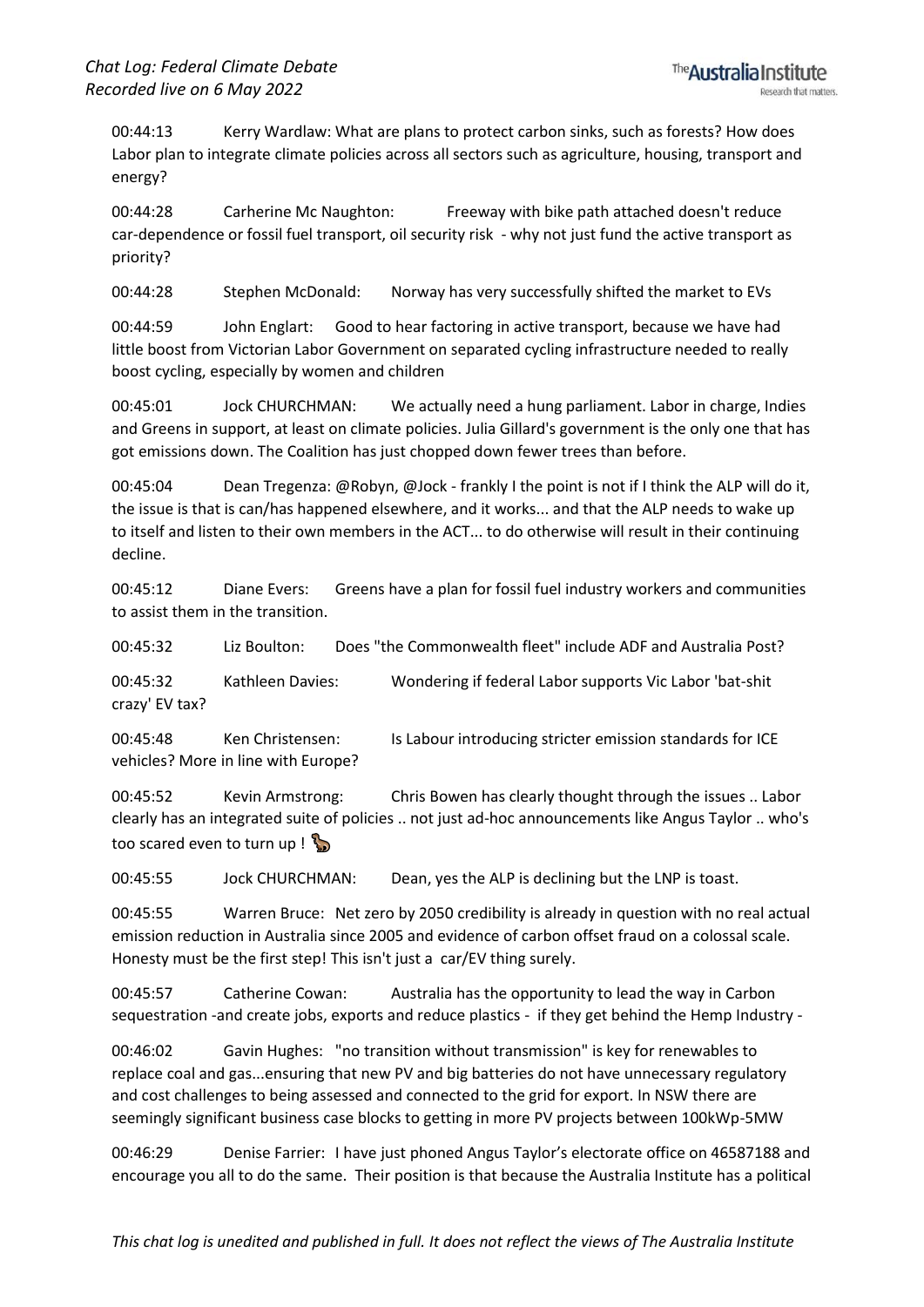bias they are only prepared to debate Bowen on 2GB!!! Phone them and let them know what you think. They are very polite!

| 00:47:17                                                                                                                                                                                                                                | Cate Cooper:      | Is that an 02 number?                                                                                                                          |  |
|-----------------------------------------------------------------------------------------------------------------------------------------------------------------------------------------------------------------------------------------|-------------------|------------------------------------------------------------------------------------------------------------------------------------------------|--|
| 00:47:17                                                                                                                                                                                                                                | Marion Rae:       | Oh dear                                                                                                                                        |  |
| 00:47:30                                                                                                                                                                                                                                | Eric Pozza:       | No other political biases in Australian think tanks, or media???                                                                               |  |
| 00:47:34                                                                                                                                                                                                                                |                   | Denise Farrier: Yes an 02 number                                                                                                               |  |
| 00:47:45                                                                                                                                                                                                                                | Eric Pozza:       | But not at all surprised Angus didn't attend                                                                                                   |  |
| 00:48:02<br>"WHERE"S GUS?"                                                                                                                                                                                                              | Fred Engels:      | Morning All  I only have one immediate and pressing question                                                                                   |  |
| 00:48:09                                                                                                                                                                                                                                | Mark Hyde:        | 2GB unbiased? Give me a break lol                                                                                                              |  |
| 00:48:22                                                                                                                                                                                                                                | Wendy Cox:        | Don't need gas for peaking                                                                                                                     |  |
| 00:48:51                                                                                                                                                                                                                                | Diana Ryall:      | Angus' favourite project Carbon Capture has just failed totally                                                                                |  |
| 00:48:53                                                                                                                                                                                                                                | <b>Wendy Cox:</b> | don't need kurri kurri                                                                                                                         |  |
| 00:49:05                                                                                                                                                                                                                                |                   | Marcus Champ: Lets recognise, 2GB owned by Nine Entertainment, with Peter<br>Costello on the Board. Totally unbiassed and neutral party NOT!!  |  |
| 00:49:09<br>all together!                                                                                                                                                                                                               | Diane Evers:      | nuclear not nuculer! Learn how to pronounce the word, or forget it                                                                             |  |
| 00:49:10<br>TAXPAYERS MONEY???                                                                                                                                                                                                          | Vera Myronenko:   | Why are we subsidizing fossil fuels by Billions from                                                                                           |  |
| 00:49:20                                                                                                                                                                                                                                | John Pittard:     | wheres Cash Tudge and Sussan lee?                                                                                                              |  |
| 00:49:29<br>questioned. What a fail                                                                                                                                                                                                     |                   | Barrie Gorton: I only checked in to this debate "?" to see Angus Taylor being                                                                  |  |
| 00:49:30                                                                                                                                                                                                                                |                   | Julian Turecek: Kurri Kurri needed now that Eraring closing in 2025.                                                                           |  |
| 00:49:37                                                                                                                                                                                                                                | Rob Calvert:      | Kurri Kurri is a \$600million CARBON TAX                                                                                                       |  |
| 00:49:56<br>Leonora RITTER:<br>I hate it that when I accidentally send to hosts and panelists<br>I can't automatically redirect. Just pointed out the weakness of a Minister who feels unable to<br>defend his position against "bias". |                   |                                                                                                                                                |  |
| 00:50:14                                                                                                                                                                                                                                |                   | Mary Belfrage: I called. My concerns are being passed on to Minister Taylor. Sigh.                                                             |  |
| 00:50:18                                                                                                                                                                                                                                |                   | Garth Newton: Interesting about Angus' office suggesting 2GB. What does that say<br>about the Coalition's opinion of our national broadcaster? |  |
| 00:50:48<br>Australians.                                                                                                                                                                                                                |                   | Melissa Monks: But did he originally commit to attend? So much for representing all                                                            |  |
| 00:50:55                                                                                                                                                                                                                                | John Englart:     | Labor National Policy Platform (2021) says it supports expansion of<br>gas. Page 41 "This includes support for new gas projects and associated |  |
|                                                                                                                                                                                                                                         |                   |                                                                                                                                                |  |

infrastructure, subject to independent approval "processes to ensure legitimate community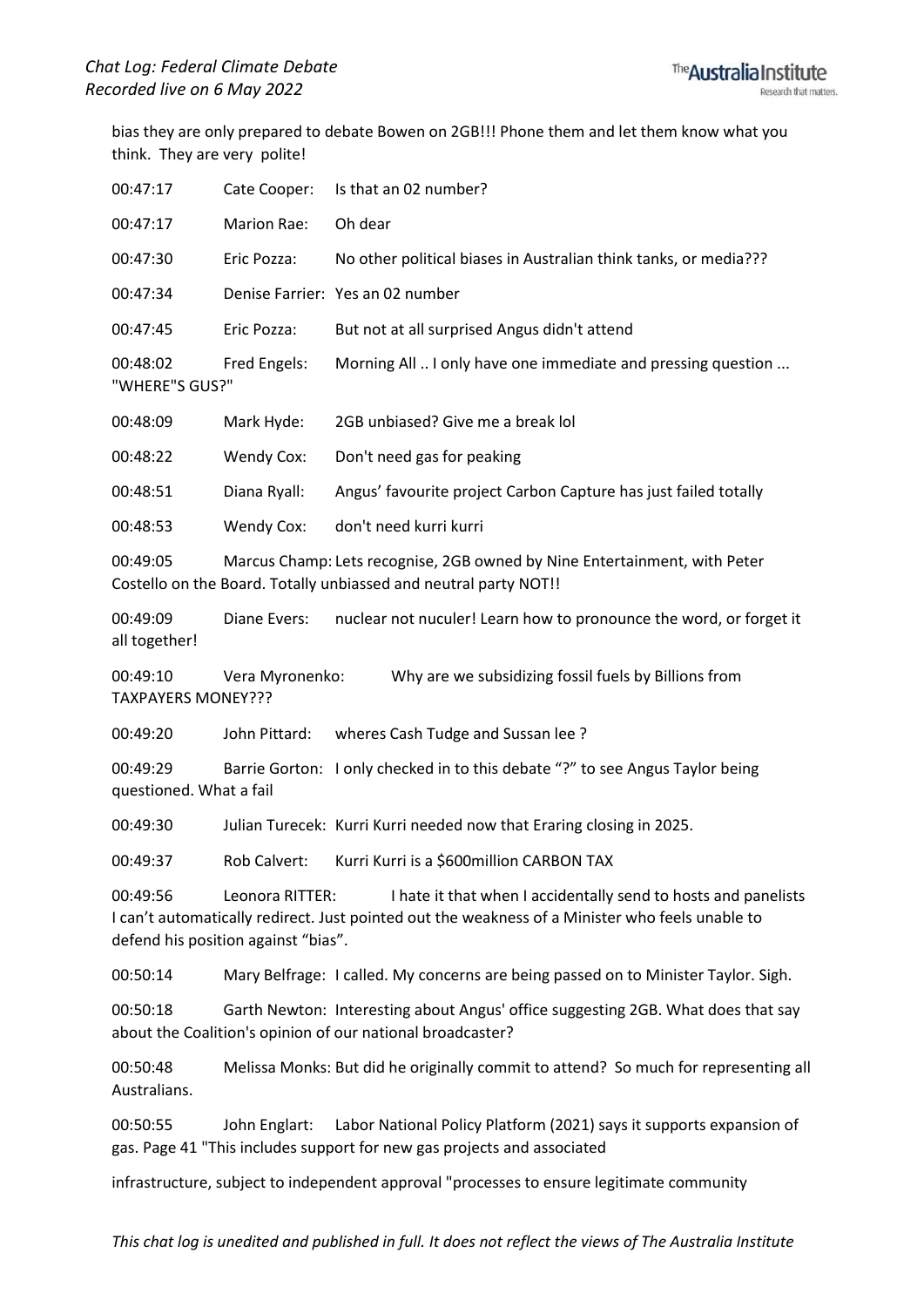

concerns are heard and addressed.

00:51:02 Neil Herbert: @RC, yes, subsidies are effectively taxes...

00:51:10 Denise Farrier: Thanks Mary. Let's have more phone calls to his office. Block their lines!

00:51:21 Michael Southwell: I haveto know how badly is the Liberal option for their gas initiative going to cost the Australian taxpayer over the long term - Australia will be left behind globally

00:51:35 John Pittard: \$6BILLION in mining subbsidies

00:51:55 Cate Cooper: We seem to have a problem with refugees already. What about climate refugees?

00:52:03 Colin Edwards: Bowen fo rPM! Sorry Albo

00:52:21 Greig Ebeling: We don't have anywhere near enough storage. That is why we need gas (eg Kurrir Kurri) until we have built enough storage.

00:52:24 Peter Skinner: If other countries were to follow the ALP example, what would be global Heating? +2C ?? NO REEF??

00:52:33 Julian Butler: We could sent climate refugees round to Matt Canavans place

00:52:35 Melissa Monks: You can email too - angus.taylor.mp@aph.gov.au

00:52:44 Mary Belfrage: So important to be respectful towards communities who are directly impacted by the transition

00:53:11 Eric Pozza: I read today that LNP policies lead to +4degC; Lab +2degC.

00:53:16 Margaret Hagan: Gas in northern Aust is fairly clean so we have to analyse general statements.

00:53:19 Julian McCoy: It doesn't mention coal once

00:53:32 Melissa Monks: How can gas been "fairly clean"?

00:53:33 Vera Myronenko: Health costs of air POLLUTION caused by climate change/ fossil fuels etc is billions of dollars and a cause of deaths.That's a NATIONAL EMERGENCY that is not being addressed. Doctors for the Environment have evidence but ignored by Politicians.. WHY???

00:53:45 Rob Calvert: Matt is too busy putting on black make-up and coloured clothes (fluro) 00:53:48 Cate Cooper: Is that the CSG gas Margaret??? 00:54:18 Lynda Ward: Thanks Vera. Drs for the Environment are legends. 00:54:24 Cate Cooper: Tindo Solar are Australia manufacturers of solar panels 00:54:30 Robyn Wood: Here's the Powering Australia policy Chris just talked about https://www.alp.org.au/policies/powering-australia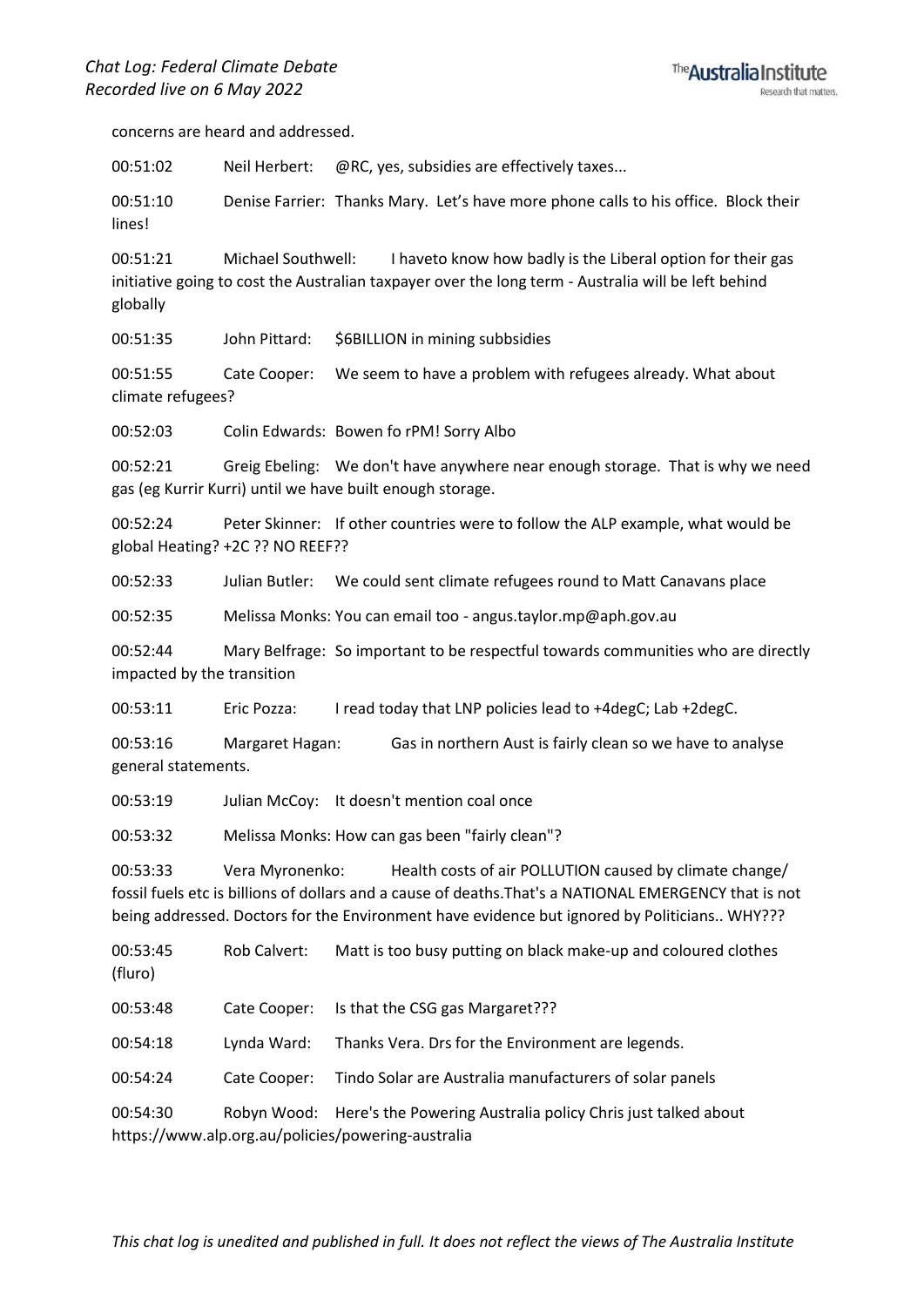00:54:31 Eric Pozza: As I remember, Australian scientists were leaders in panel tech. But it was sold off to China.

00:55:13 Diana Ryall: Eric Pozza - where was the date re LNP at 4% and ALP 2%?

00:55:19 Sally Pierce: Really important to hear about the support for any affected communities after experiencing Margaret Thatcher's heartless approach when she closed down coal mins in the UK.

00:55:37 Julie Muir: Yes VM Deaths related to heat are on the rise and the vulnerable seniors ARE at risk especially with no social housing and landlords who have no responsibility for cooling their rental properties and pensioners cant afford the air con.

00:55:41 Marc Nguyen: Gas led recovery is a sham, but in terms of "equivalent emissions", it's better than coal. It's also much more expensive.

00:55:58 Eric Pozza: I'll have to seqrch it out. Pearl and irritations or SMH probaby.

00:56:18 Cate Cooper: Gas is not clean, and not natural. Even cooking with gas causes health issues in your children

00:56:19 Lynette Saville: Yes that is correct, Australia was a leader in solar research and development, until the the (lib)government phased out funding.

00:56:19 Greig Ebeling: Gas is much cheaper than batteries and pumped hydro. MUCH cheaper.

00:56:28 Greg Skilleter: Gas might be slightly cleaner than coal, but there are the ancillary impacts on the water table from CSG

00:56:29 Vera Myronenko: Europe is too scared to ACT fully on defending the invasion in Uk rabecause

00:56:31 Diana Ryall: Fabulous session 1 hour without Angus

00:56:48 Garth Newton: Not sure about that @Margaret Hagan - when you include issues like massive salt residues and fugitive gas losses, it's not as clean as claimed. That's setting aside the potential for groundwater pollution.

00:56:54 Julie Muir: The shite hasn't hit the fan yet with heat and rising temps. Wait til Sydney hits 50 deg.

00:57:02 Diana Ryall: How about questions from the audience?

00:57:13 Lee: Gas is near coal re emissions when emissions during mining / extraction are taken into account

00:57:44 Wendy Armstrong: Here's the link for Climate Analytics report on parties' climate goals:

https://climateanalytics.org/media/auselection22\_partyclimategoals\_climateanalytics\_1.pdf

00:57:47 Lynda Ward: yes please Aus Inst - Diana has a point

00:57:58 Sarah Brenan: What would an ALP government do about the Scarborough and Beetaloo basins?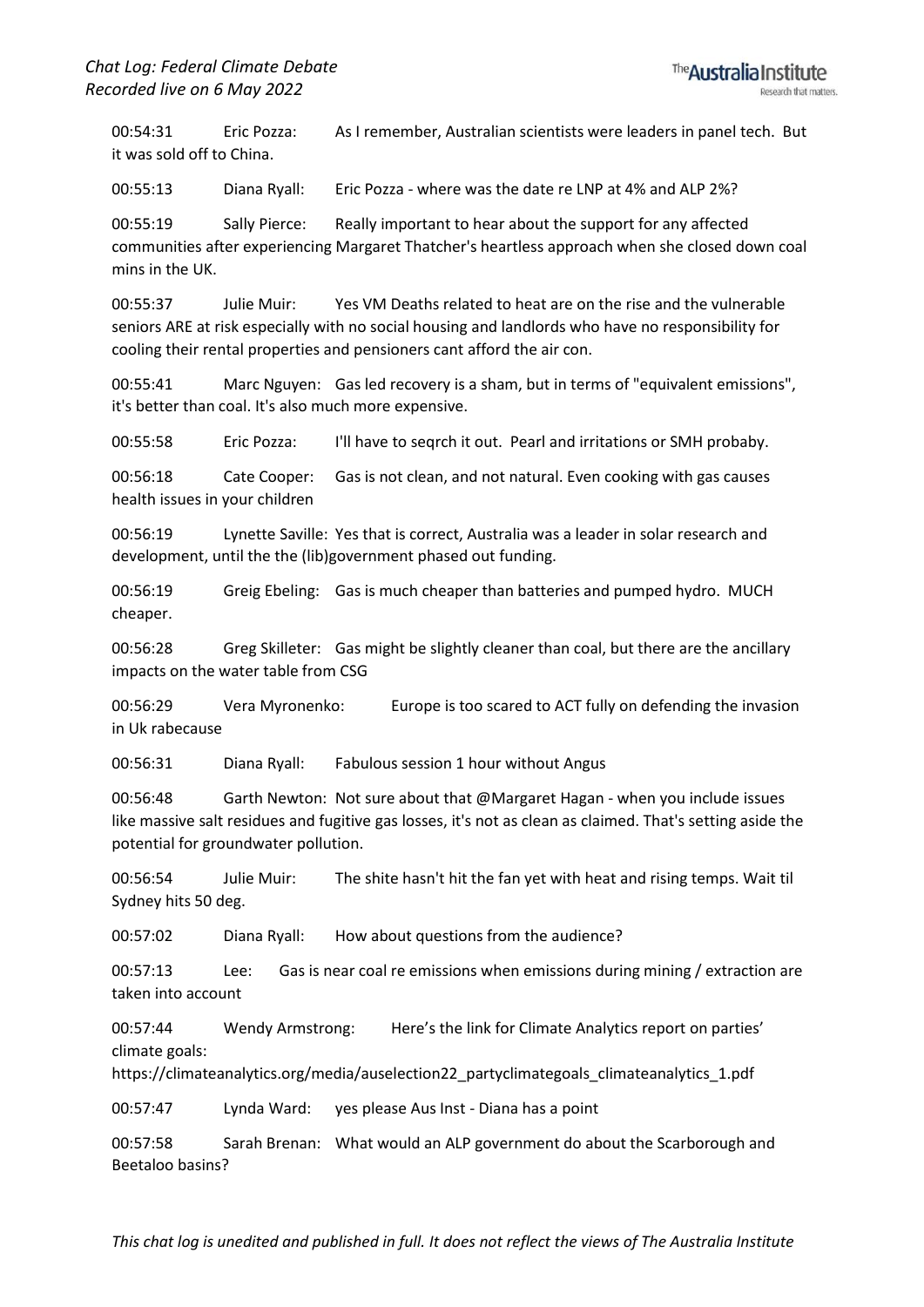00:57:58 Peter Skinner: Burning gas is cleaner, drilling and fracking releases dangerous methane through unaccounted fugitive emissions.

00:57:58 Paul Loring: Agree Diana R

00:58:04 Stephen McDonald: Julie Muir - it has hit the fan across south asia in the last month - and we are only an El Nino away from having it ourselves

00:58:39 simon spencer: Q: Our energy policy seems to be challenged by the political influence of large mining and other individuals who are defending their self interests. How can we reduce their influence in our decision making and disproportionate political influence?

00:58:56 STEVEN HOY: Chris is very impressive

00:59:22 Eric Pozza: Dianna Ryall, yes that's the source of info on parties' climate outcomes . From Climate Analytics

https://climateanalytics.org/media/auselection22\_partyclimategoals\_climateanalytics\_1.pdf

00:59:26 Louise: Agree. Loving Chris's energy!

00:59:29 Margaret Hagan: To Garth You are probably correct but on balance it is better than opening new gas plants and coal mines.

00:59:31 Greig Ebeling: Bowen will be replacing ALbo within a year.

00:59:39 Rudolf (Rudy) Blums: A very late hallo from Belgrave, Wurundjeri country

00:59:40 simon spencer: He comes across very well..

00:59:41 John Shiel: We get El Ninos every 5 years or so - just wait for 3 years for another bushfire hell, with temperatures worse than the last one.

00:59:41 Peter Skinner: Why does the ALP accept donations from the fossil fuel industry?

00:59:42 John Englart: here is my analysis of Labor Climate policy and science based targets. More ambitous than Coalition but only half the equation. No action on global methane pledge https://takvera.blogspot.com/2022/04/labor-climate-policy-for-2022-federal.html

00:59:54 Vera Myronenko: Europe is too scared to ACT fully on defending the invasion in Ukraine because they depend on Russian gas. Countries like Poland that refuse to comply with Russia are punished by Russia and cut off gas supply ... this is a worldwide warning to all to be mire self reliant on local energy based on RENEWABLES. What do panelists an attendees think...

01:00:04 Greig Ebeling: A methane pledge will close farms

01:00:09 JP Hammer: So why would you issue ACCUs for below baseline emissions? How does that help reduce emissions?

01:00:45 Greig Ebeling: There aren't \$billions in subsidies going to FFs. That is why Bowen is not answering.

01:00:57 John Pittard: Speak up and FREE ASSANGE

01:01:14 Wendy Miller: I am greatly appreciated hearing actual answers to questions. It's a breath of fresh air.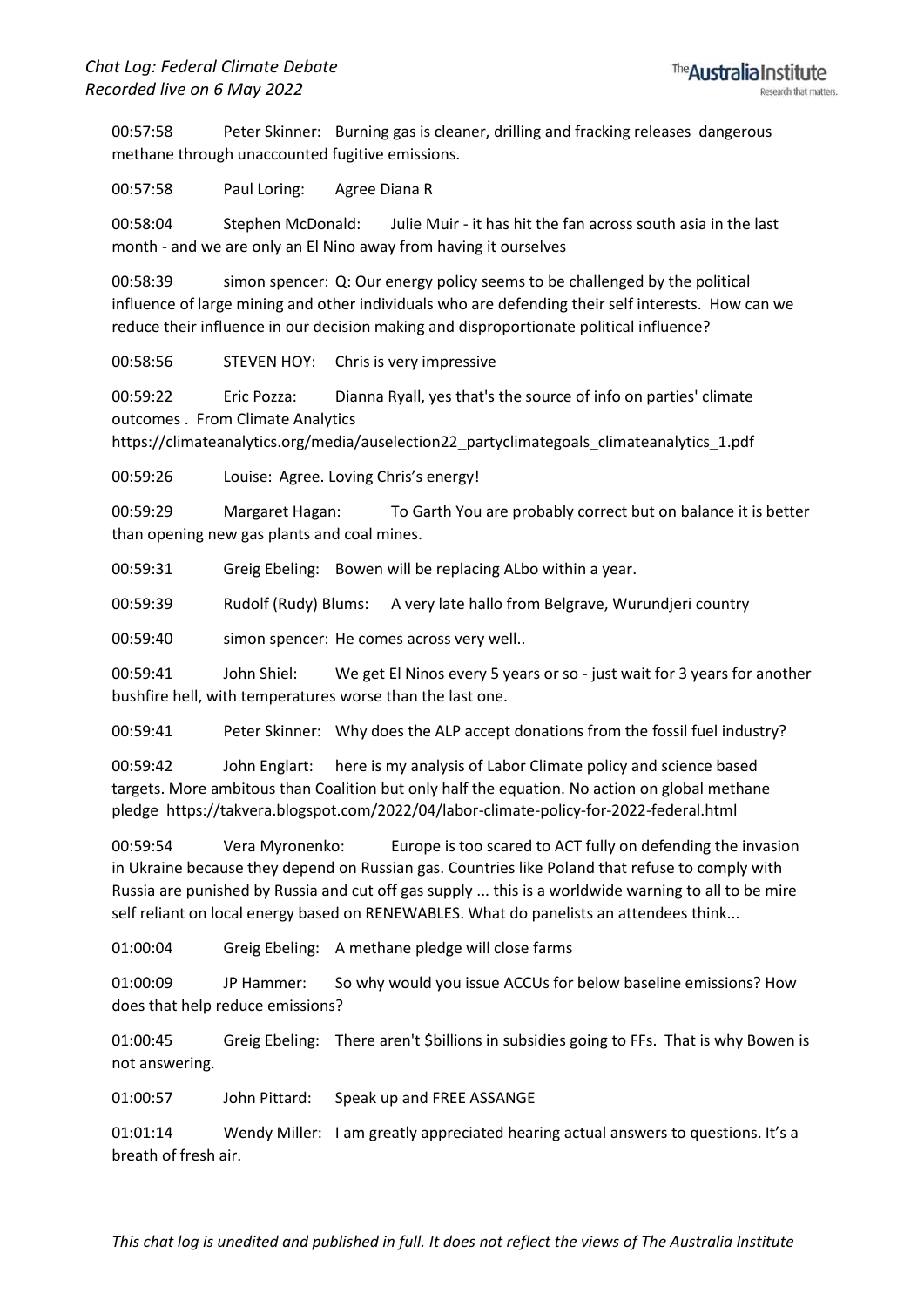01:01:44 Paul Loring: Very evasive response to removing fossil fuel subsidies

01:01:48 Greig Ebeling: Bowen is correct about definition of subsidies. Good answer.

01:02:03 Leonora RITTER: Listening carefully on fossil fuel subsidies. Don't think I heard an answer.

01:02:27 rachelle soimpson: Agree with Wendy. I wish all candidates had the approach of Chris Bowen. I am an undecided voter at this stage but am pretty impressed

01:02:35 Rob Calvert: @Greig Ebeling looking for a job with Angus are we....maybe you already do?

01:02:36 Greig Ebeling: That's because there isn't \$billion in subsidies going to FFs

01:02:43 Garth Newton: Yes, totally agree @Margaret Hagan - opening new coal or gas mines today is totally irresponsible. NSW canned one coal exploration areas this week, claiming that the industry is moving away from new developments, in preference to expanding existing mines. For me, expanding is much the same as new.

01:02:45 Vera Myronenko: What is Labour going to do to reskill the coal workforce to give them peace of mind for their future...?

01:02:45 John Englart: Greig Eibling: that is too simplistic. A CSIRO July 2020 report on the problem of rising methane emissions identified that in Australia while agriculture is the biggest source of methane emissions the trend is falling while methane emissions from fossil fuels are rising due to expansion of the natural gas industry.

01:02:52 JP Hammer: The recent review into the EPBC act said it was ineffective in dealing with current issues though.

01:02:58 Amanda Mackenzie: What about the IEA declaration last year - no new coal. No new gas. No new oil ?

01:03:08 Cate Cooper: So strengthen the environmental approval process to include climate change

01:03:14 Alexander Peel: It depends on your definition of a subsidy. Fossil fuel companies benefit significantly from tax breaks others don't.

01:03:23 Diana Ryall: Ebony - audience questions!!!

01:03:23 Lynette Saville: How would a Labor federal government deal with the Queensland government's intention to retain existing coal mines?

01:03:44 STEVEN HOY: good point Cate Cooper

01:03:44 Sunny MILLER: Webinar with Adam is better than nothing. Thanx

01:03:51 Kathleen Davies: wondering if future enviro approval processes will include a 'duty of care' to protect our children from harms from climate change...

01:03:57 John Englart: Read more on Global Methane pledge and Australia here: https://takvera.blogspot.com/2021/09/global-methane-pledge-aims-for-30.html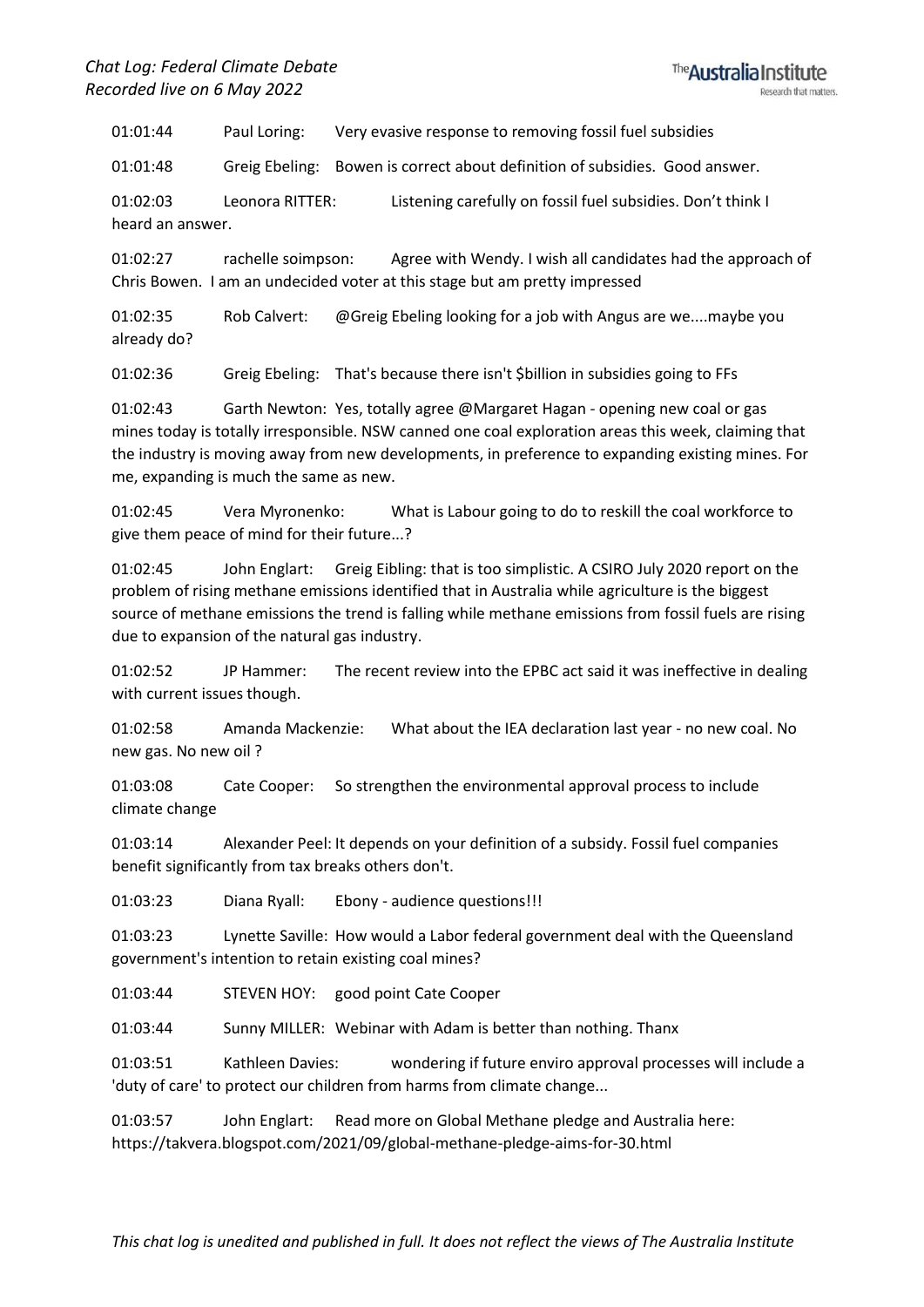01:04:49 Garth Newton: Just because it's a Greens policy doesn't make it a bad idea @Chris Bowen

01:04:50 Cate Cooper: Exactly! @Kathleen

01:04:50 Colin Mitchell: market process! always used as an excuse when unwilling to act. A cop out.

01:04:59 Greig Ebeling: Methane pledge impacts on Australia because we have an economy based on mining and agriculture.

01:05:05 Mary Belfrage: We didn't get an answer to whether the ALP will stop subsidies to coal and gas

01:05:11 Rex Singline: Let's bring a halt to tis and bring on Adam!!

01:05:29 Wendy Cox: Do some more modelling

01:05:36 Marion Rae: So 43% is a floor not a ceiling

01:05:47 Peter Skinner: Stop verbalising the greens.

01:05:53 Greig Ebeling: Cant halt subsidies that don't exist.

01:06:09 Cate Cooper: I feel that Chris Bowen certainly knows his stuff, but I still feel that their policies aren't ambitious enough

01:06:09 Amanda Mackenzie: The Greens target is in line with what the science says we need to do.

01:06:45 Peter Skinner: correction: stop verballing the greens.

01:07:08 John Englart: Up to 75% of fugitive metnae emissions from mining can be captured at little net cost, yet we are not doing it. are we are not accurately measuring mining methane emissions. Satellite observations show companies vastly underestimating methane emissions

01:07:12 Greig Ebeling: Bowens answer on methane is very good. You cant sign a pledge if there is no means to reduce it without closing farms and mines.

01:07:30 Leonora RITTER: ALP has made a virtue of picking up others' good ideas re LNP policies, why not also apply this to Greens?

01:07:49 Eric Pozza: Labor are running scared after years of attacks from media/thing tanks/LNP. But they have better history of responses on climate and we will get LNP or Lab as a govt. Make your choice.

01:07:50 Cate Cooper: Just a reminder to everyone to choose your own preferences in the ballot

01:07:54 Mary Belfrage: Eat less beef!!

01:07:57 Peter Skinner: Closing mines IS a strategy.

01:07:58 jennifer manson: Bowen knows his portfolio well and the issues. No wonder Taylor didn't turn up, as he doesn't know much about climate issues, just parrots talking points.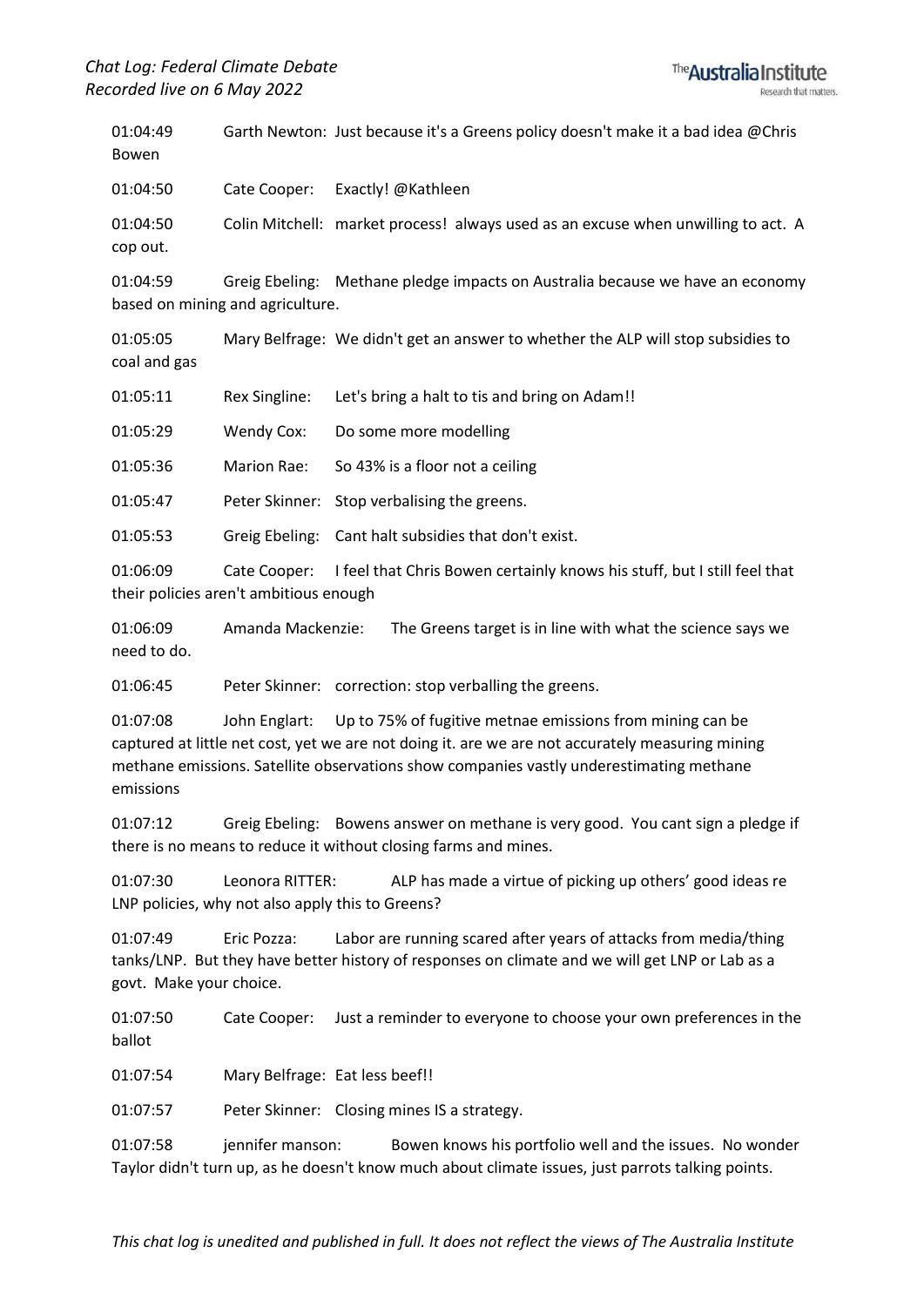01:07:59 Greig Ebeling: Seaweed is not easy

01:08:02 Louise: Agree Kate. But he has to get in first. And we all know what happened last time when they had a more ambitious target.

01:08:14 Marion Rae: Eat fewer beans

01:08:20 Brian Sawyer: We have lots of feedlots.

01:08:30 Colin Mitchell: Hypocrisy - no methane pledge, massive fossil fuel exports, subsidies to the wrong guys , allowing new coal and gas to develop

01:08:39 JP Hammer: The review into the EPBC has been sitting there since it was completed, just pointing out the environmental approval processes aren't up to scruff, and saying you'll abide by them doesn't really mean anything unless you intend to implement improvements into the act

01:08:40 george karasavidis: what is the policy on recycling of electric cars and eg batteries, huge problem huge market in the future

01:08:48 Eric Pozza: Greens have made errors too. If they had supported Rudd and Turnbull in the past we would be much further on on climate. Very sad that...

| 01:08:57             | John Shiel:                          | Seaweed for cattle is so far very expensive                                                               |
|----------------------|--------------------------------------|-----------------------------------------------------------------------------------------------------------|
| 01:09:00             | Diana Ryall:                         | CCS has failed worldwide                                                                                  |
| 01:09:18<br>options? | Leonora RITTER:                      | Is bad better than worse if they are realistically only                                                   |
| 01:09:19             | Amanda Mackenzie:                    | Carbon capture and storage does not work.                                                                 |
| 01:09:23             | Marion Rae:                          | CCS is unproven                                                                                           |
| 01:09:24             |                                      | Melissa Monks: @ John Shiel. Inaction is more expensive.                                                  |
| 01:09:52             | Diana Ryall:                         | CCS not unproven WW failure                                                                               |
| 01:10:02             |                                      | STEVEN HOY: Louise you are spot on.                                                                       |
| 01:10:04             | methane emissions come from leakage. | Jane H: CCS, even if it worked, still uses energy to execute. It's a furphy. Much of                      |
| 0.4.40.04            |                                      | وزراوجها والمستطر بمالوج والمستوح والمتحدث والمستحال والمتحاولات والمتحدث والملاوي والمستحاضية المتعالجات |

01:10:04 John Englart: We need sectorial plans for mining and agriculture to reduce methane. At the moment we have little action to tackle methane. We are not even accurately measuring methane from mining. See: https://www.accr.org.au/research/glencore%E2%80%99smethane-problem/

01:10:15 Greig Ebeling: Bowen is correct. CCS is not working with coal, probably never will. But CCS with air capture is worth pursuing

01:10:25 Shaun Cavanagh: See 'Just Have A Think' channel on on YT for discussion of CCS.

01:10:35 Greg Skilleter: There is no evidence that CCS will ever work.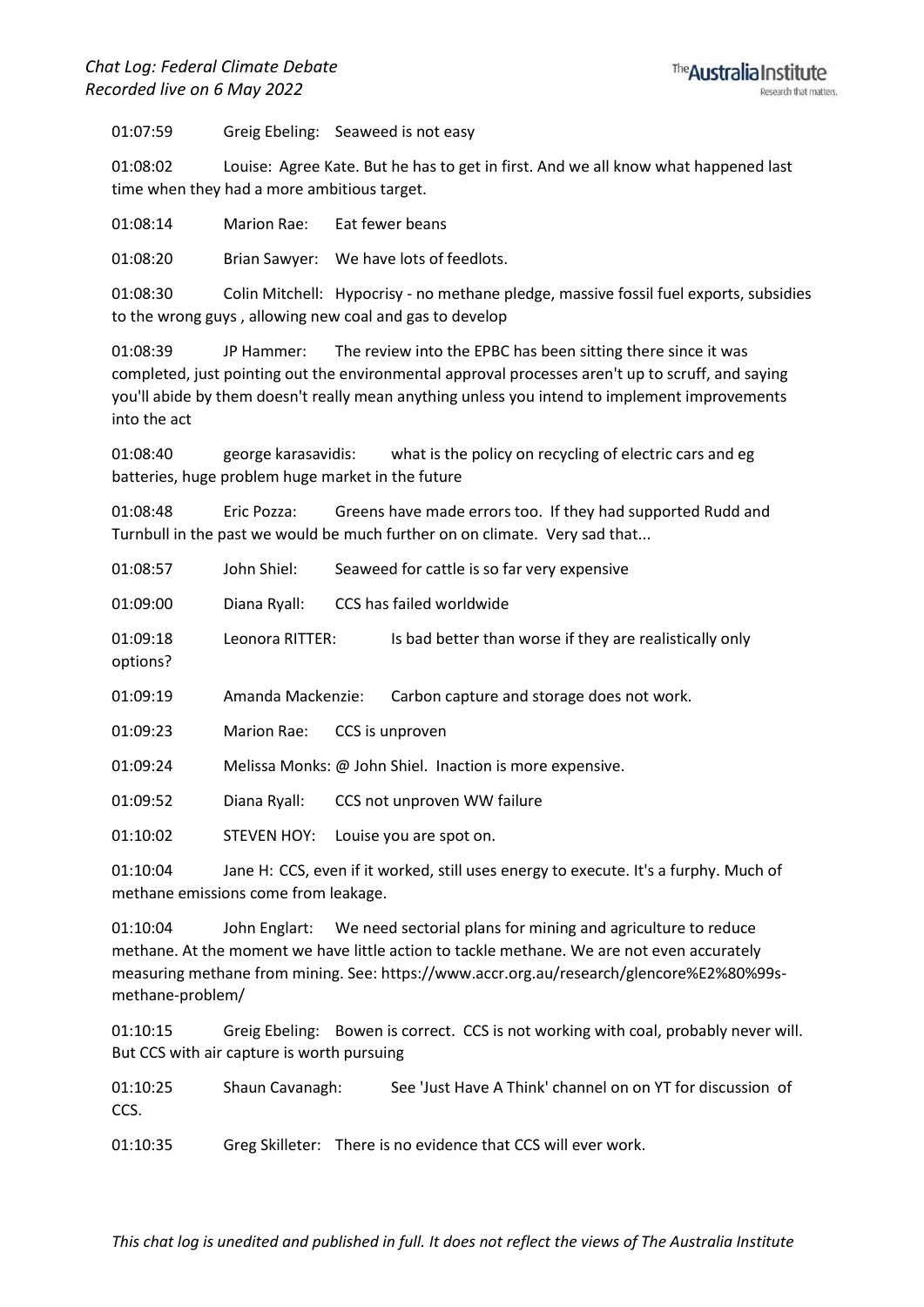01:10:36 John Shiel: @Melissa, I know the costs, and reducing red meat or eating kangaroo is a lot easier.

01:10:41 Maggie Storey: Please listen to his comments. Some people are asking questions that he has already addressed.

01:10:44 Judith Gamper: from Judith - yes we will need negative emissions!

01:10:51 Amanda Lamont: Do you ever think there will be a time when people finally realise, accept and maybe even embrace the reality that the only way to achieve a planetary clean up is to reduce our standard of living and luxuries. We can't keep both.

01:11:16 Peter Skinner: CCS works- put carboniferous materials in ground. Leave there for millions of years. Do not dig up.

01:11:23 Amanda Mackenzie: Let's stop funnelling billions of dollars of our tax payer money into something that doesn't work and which simply gives FF companies a licence to keep cooking the planet.

01:11:23 Stephen McDonald: CCS is the snake oil of the modern age

01:11:25 JP Hammer: It works for enhanced oil recovery Chris. Should we be opening huge gas basins so we can have a crack at CCS again? Richie is spot on.

01:11:35 Diana Ryall: They have shut down the Chevron

01:12:14 Julie Muir: I love the fact that Chris Bowen says he relies on an evidence base. Can he back that up with References? Will Labor promote our research and universities?

01:12:20 Greig Ebeling: CCS is not evil. It is a tech that may be able to provide benefits in the future.

01:12:33 Daniel Bleakley:CCS is an expensive publicly funded PR stunt to allow fossil fuel companies to continue destroying our planet.

| 01:12:57 |                   | Greig Ebeling: CCS will never be used to extend FF use, too expensive.                                                                  |
|----------|-------------------|-----------------------------------------------------------------------------------------------------------------------------------------|
| 01:12:58 | Ks Williams:      | Greg your in lala land                                                                                                                  |
| 01:13:18 | Eric Pozza:       | "The world has left it too late" so true.                                                                                               |
| 01:13:23 |                   | Greig Ebeling: Air capture and CCS may be a useful future usage.                                                                        |
| 01:13:27 |                   | Melissa Monks: @ John Shiel. Fair point.                                                                                                |
| 01:13:31 | Amanda Mackenzie: | No one is saying CCS is evil. It just does not work.                                                                                    |
| 01:14:13 |                   | Greig Ebeling: CCS does not work NOW. Needs a lot more research.                                                                        |
| 01:14:31 |                   | carmel perks: thank you for information                                                                                                 |
| 01:14:46 |                   | carmel perks: thank you Labor for leadership                                                                                            |
| 01:14:55 | Kathleen Davies:  | adaptation was a big topic on a AP4CA event last night - too<br>late to mitigate now. 'AdaptNSW' looks like a good resource for action. |

01:14:58 EMMA: why aren't you going for PM, you seem to be all over the facts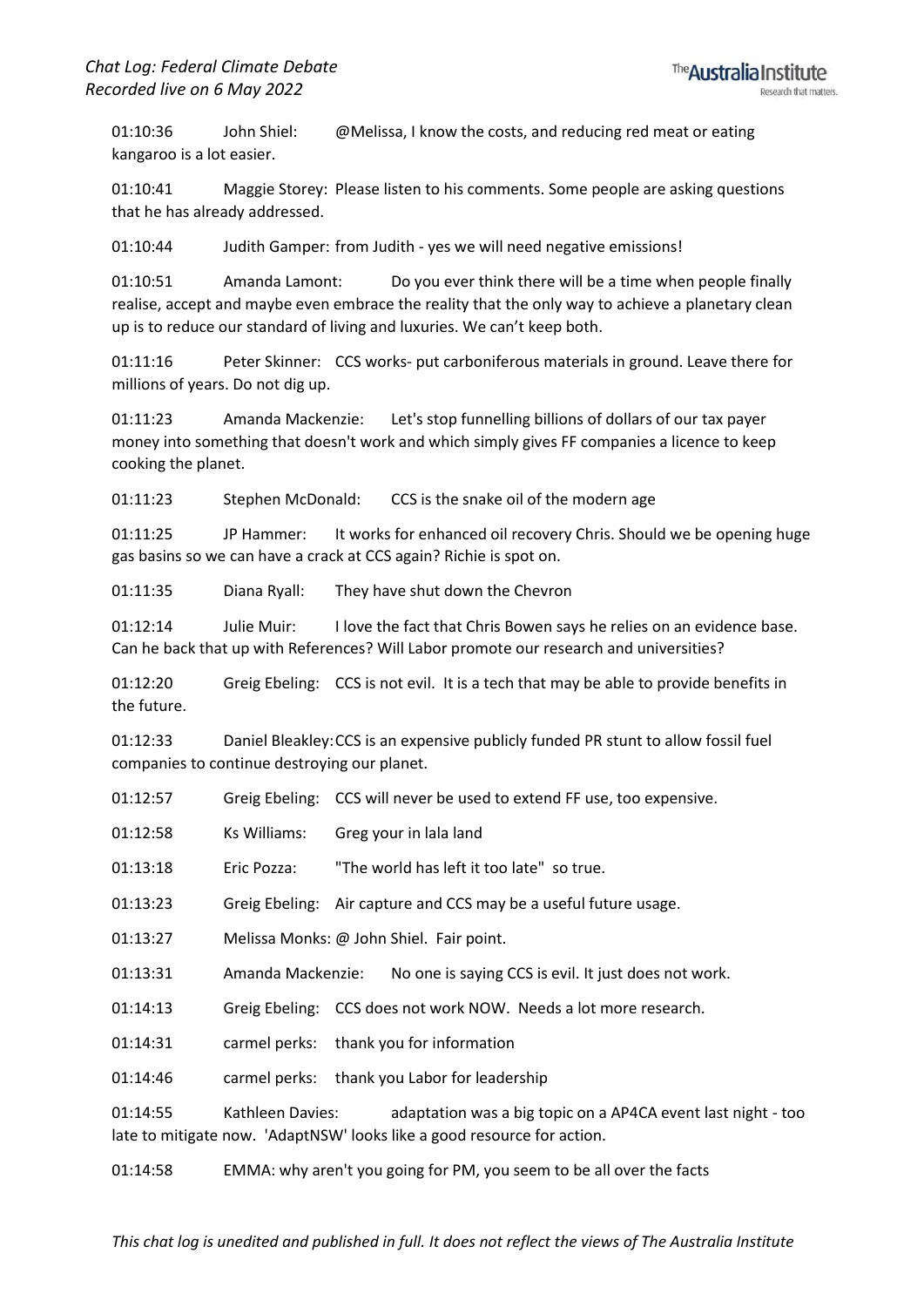01:14:59 Diana Ryall: We have better projects to invest in rather than CCS right now

01:15:00 Leonora RITTER: A big problem is the tendency to frame the debate as "good" v. "Evil" by both sides. Evidence based debate should replace that.

01:15:18 Cate Cooper: Greig - we just don't see the benefit of using public money in CCS when it could be used in technology that actually makes a differenc

| 01:15:22 | Noel Willis:    | Were the Greens invited to this forum?                |
|----------|-----------------|-------------------------------------------------------|
| 01:15:31 | Noel Willis:    | If not, why not?                                      |
| 01:15:37 | Diana Ryall:    | Yes Cate Cooper                                       |
| 01:15:40 | heather gray:   | So pleased to hear policies based on facts!           |
| 01:15:47 | Samuel Whiting: | That question has been addressed Noel                 |
| 01:15:50 | Amanda Lamont:  | CCS? You mean trees? We already have them. Let's stop |

chopping and start planting.

01:16:00 Geoffrey Woodford: Capitalism has failed us, the market has failed us

01:16:14 Lorraine Bull: CarbonNet in Vic is getting results of testing in the Pelican basin

01:16:42 Cate Cooper: Agree Amanda

01:16:52 Greig Ebeling: Why wouldn't we be researching all technologies that might help? Including CCS.

01:17:02 Amanda Lamont: We should have started in 1980

01:17:15 Ben Lever: Those higher targets are what the science dictates we must hit in order to hold warming to 1.5C, why on earth would you NOT use that as the starting point you hand to the modellers???

01:17:16 Cate Cooper: bang for buck Greig

01:17:25 Malle Eden: Chris Bowen you have given us more confidence that labour is genuine about action on climate change and hope you will work well with the greens and the independents.

01:17:32 Julian Turecek: yes. more than a decade of inaction, have to start somewhere

01:17:33 Alison Cooke: Rescind all the min approvals that have been granted, That wold help a lot!

01:17:35 Liz Ryan: Thanks Chris - I'm pretty happy with all that. I have confidence in you as the Minister - let's hope Albo hasn't blown your chances. See you in the new hung Parliament ...

01:17:45 Rae Young: clearance legislation would be a good thing, legislation that halts the removal of diverse ecosystems and maintain carbon. thoughts?

01:17:48 Amanda Mackenzie: Agree Ben.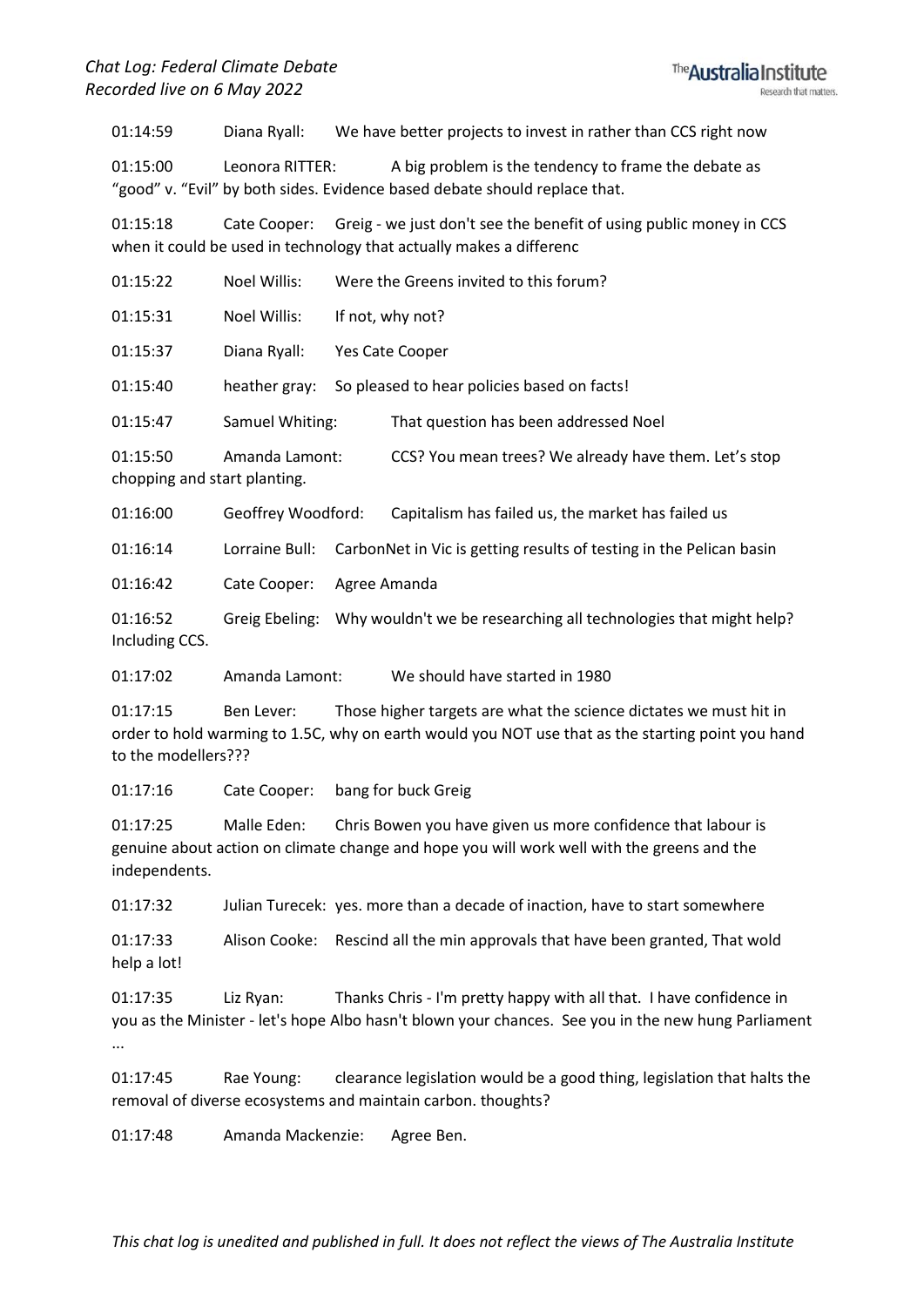01:17:53 John Pittard: National Tree planting with understory for small birds. 226 bird species are endangered.

01:17:58 Nicola McKay: absolutely true - the health and mortality issues around climate change are huge!

01:18:17 Diane Evers: 92 months! big task. Lets get action happening. Labor/Greens government

01:18:17 Amanda Lamont: Don't start me on species extinction - I despair, but that's what I am working on …

01:18:23 Margaret Hagan: Agree Ben

01:18:23 Peter Skinner: Stopping 114 new projects can be done in2 months not 92 months.

01:18:33 Diana Ryall: Chris inspires confidence

01:18:49 Mary Belfrage: Agree Chris Bowen!

01:18:50 Greig Ebeling: Bowen is realistic. 43% is achievable. Higher targets not so achievable.

01:19:03 James McGee: Future PM Material.

01:19:04 Julie Muir: Agreed Malle and Liz Chris Bowen has the economic credentials and knows the value of evidence based facts. He give me confidence too.

01:19:05 Alison Cooke: plan to handle population moves from climate change affected parts of the country. ie off flood-prone, uninsurable country. Housing is already vanishing

01:19:12 Lynda Ward: thanks for asking my question (even if you didn't say hellbent!)

01:19:28 John Englart: Labor climate policy is a positive framework much needed, but it is still not enough. I've be voting tactically and giving Labor my preference above the Coalition. Thanks to Chris Bowen for explaining and to Australia Institute for organising this forum.

01:19:29 Siobhan Ferguson: Thank you Australia Institute for an excellent discussion. Very pleased with Chris Bowen's proposals.

01:19:30 Jane H: Not 9 years of delay but 42 years. If only we had started in the 80s. We knew about itthen but did NOTHING. 42 YEARS OR MORE OF CLIMATE DENIAL!

01:19:34 Leonora RITTER: Dare to hope that enough voters are on the ball to rid us of this dreadful Government.

01:19:38 Vera Myronenko: The cost of NOT taking action on Climate Change is 5 times MORE than actually taking action on Climate Change. We see it re Bushfires Floods etc in Australia...

01:19:40 Peter Skinner: If you accept 43% you accept the death of the reef.

01:19:43 Twannie Bonnici: Emissions reduction targets could have been higher if something had been done a decade ago. Not Labor's fault.

01:19:48 Eric Pozza: Ulitmately the question is the physics and tipping points. Not sure that 43% is adequatae but it is feasible to present at an election. They must win or it's really over...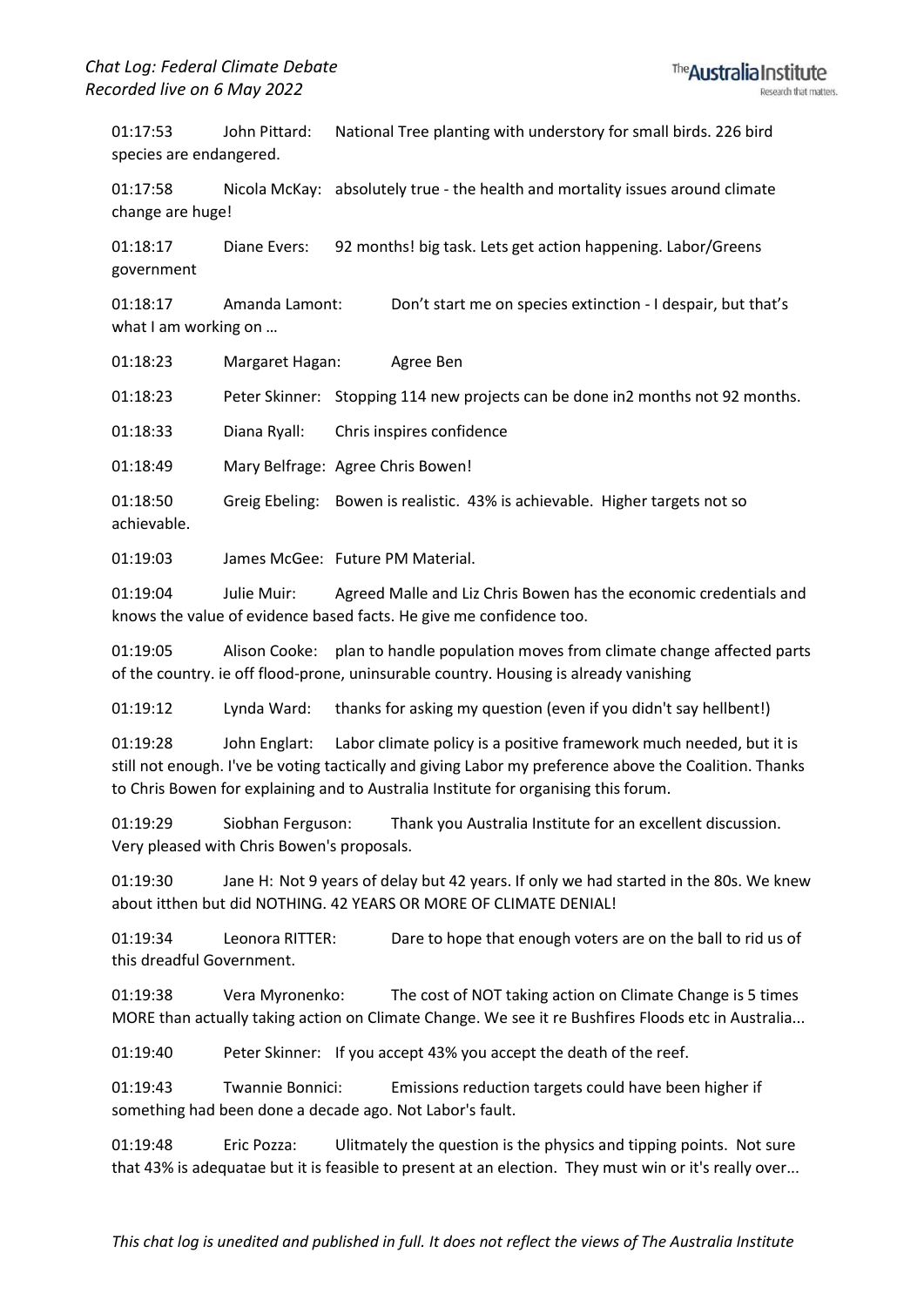

01:19:50 STEVEN HOY: Go Chris!

01:19:51 Malle Eden: if you always vote the same you will always have the same result so the libs must be voted out. We are putting Angus last on our ballot paper

| 01:20:00             | Diane Evers:            | @JaneH - I so agree!                                           |
|----------------------|-------------------------|----------------------------------------------------------------|
| 01:20:01             | Amanda Lamont:          | It is an existential crisis!!!!                                |
| 01:20:02<br>to this  | <b>Wendy Armstrong:</b> | Sadly it's likely only the already-converted who are listening |
| $\sim$ $\sim$ $\sim$ |                         |                                                                |

01:20:10 Julie Muir: Labor has THE skills to get us there.

01:20:11 Hayden Starr: Thanks all for joining us today - reminder that if you want to rewatch or share this with your network, it will be posted to our YouTube channel shortly after this

01:20:11 jennifer manson: Well done Chris Bowen!!!

01:20:13 Mary Belfrage: Thanks Aus Institute

01:20:13 Alison Cooke: agree. e have to change the government to start with GOOD policy,like not selling combustion fuelled cats by 2028

01:20:15 Wendy Miller: I can't face any more years of denial and actively damaging efforts to progress this. This is the choice, change the government.

01:20:16 Melissa Monks: Thanks Australia Institute and Chris Bowen for an insightful discussion. The Minister's absence speaks volumes about the govt's commitment to climate change.

01:20:17 Samuel Whiting: Here here Chris

01:20:20 heather gray: Thank you Chris for the sanity!

01:20:23 Jeanette Fielder: Well done Chris Bowen!

01:20:23 simon spencer: thank you..well done!

01:20:25 Lynda Ward: Great point Greg - Stopping 114 new projects can be done in2 months not 92 months.

01:20:25 Kevin Armstrong: excellent presentation Chris Bowen .. thank you

01:20:28 Eric Pozza: AYes true, not many 3GBers here

01:20:30 rachelle soimpson: thank you

01:20:31 Diana Ryall: Let's change this government

01:20:36 Amanda Mackenzie: I agree Peter.

01:20:37 Jason Rostant: Thanks Chris for fronting, and TAI for organising!

01:20:41 bill newton: great Chris well done.

01:20:41 Wendy Cox: At least Chris fronts

01:20:45 Sunny MILLER: Right on Ben!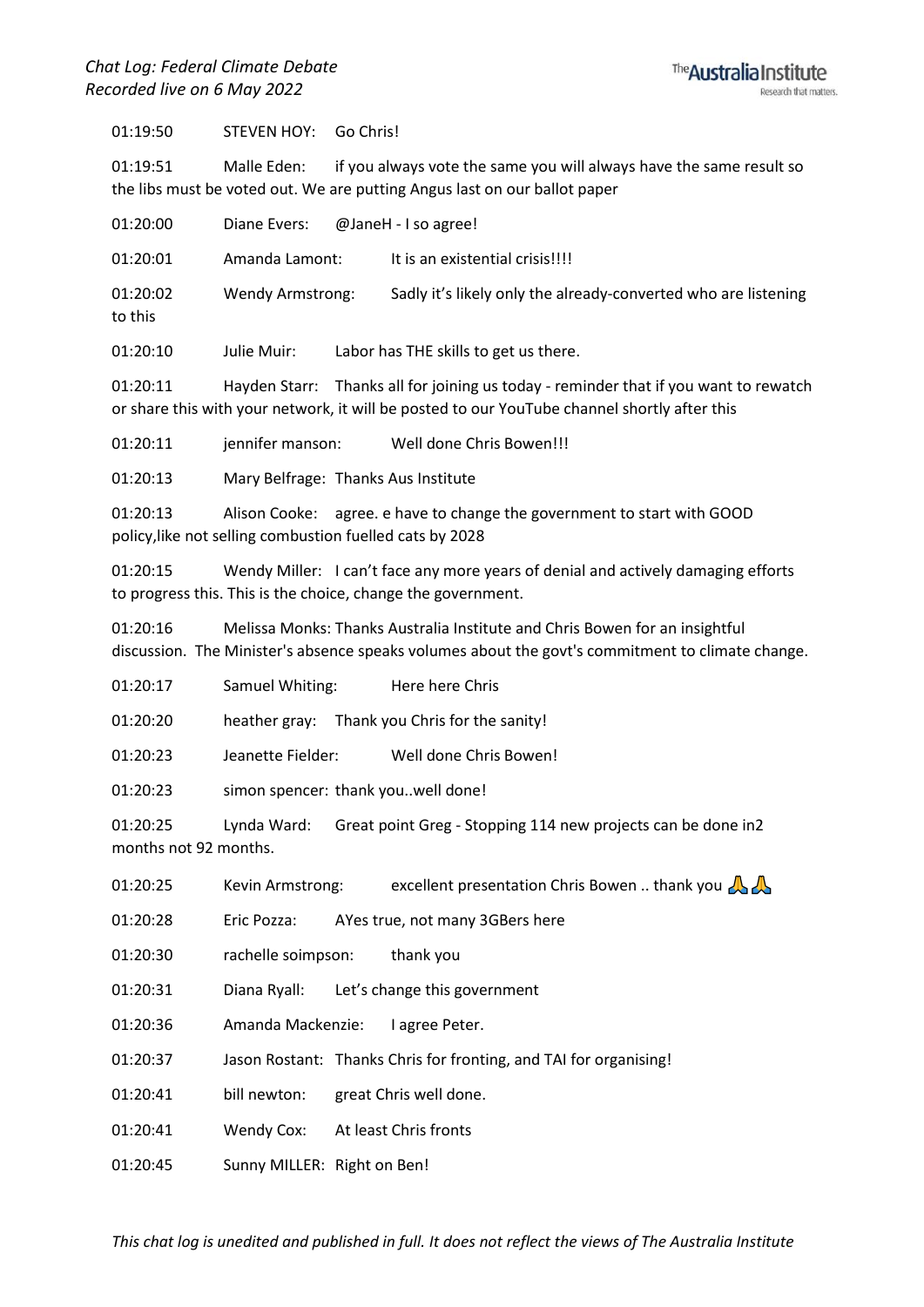01:20:46 Carherine Mc Naughton: Thanks for the forum , everyones interesting comments and questions and detailed answers from Chris Bowen - agree with him that we need to seize opportunities - but also need ambition for a safe climate!

01:20:46 Diana Ryall: Thanks TAI

01:20:47 Stephen McDonald: thank you for taking the time Chris, and thanks to the Australia Institute for hosting

01:20:49 Jo Norman: Thanks so much. Look forward to bringing on change! 01:20:51 Leonora RITTER: Thanks to all.

01:20:52 Ann Burns: thank you all! Come on Chris!

01:20:53 Alexander Peel: Thank you Chris and panellists for taking the time.

01:20:55 Wendy Miller: Thank you all

01:20:59 Louise: Thanks Chris. Brilliant!

01:20:59 Wendy Armstrong: Thanks Chris Bowen - please try and be more inclusive and cooperative with the Greens and the future can be a lot brighter!

| 01:20:59 |  | Lynette Saville: Thanks for the excellent discussions! |
|----------|--|--------------------------------------------------------|
|----------|--|--------------------------------------------------------|

- 01:21:00 Olivia Hughes: Excellent presentation thankyou Chris and TAI!
- 01:21:01 Lorraine Bull: Inspirational
- 01:21:06 John Pittard: Climate Changeshould have been dealth with in 1990. 30 years ago
- 01:21:06 kammy hunt: VOTE FUSION IN THE SENATE! A Climate Emergency party in 5 states
- 01:21:08 wendy Baker: Thank you everyone.

01:21:09 Nikki Hayes: Thank you so much for hosting the event - would love to have this a more regular thing - not just in election tiime

01:21:09 Amanda Mackenzie: Here's hoping the Greens and climate independents gain balance of power to push Labor to go much further

01:21:10 simon spencer: At least chris fronts, 43% is a start, we can do better later over time.

01:21:10 Eric Pozza: Thanks, Chris was great, restores some hope in politics. That's valuable. Good luck to us all

01:21:11 Ray Flanagan: Great - thank you for that opportunity

01:21:11 Jack Holmes: Great work, thanks all

01:21:12 jennifer manson: We didn't need Angus!

01:21:13 Cybele Dey: Thank you, everyone - #climateactionnow #forhealthssake #togetherwecan

01:21:14 Kathleen Davies: wow! bring it on! Change the government to change the climate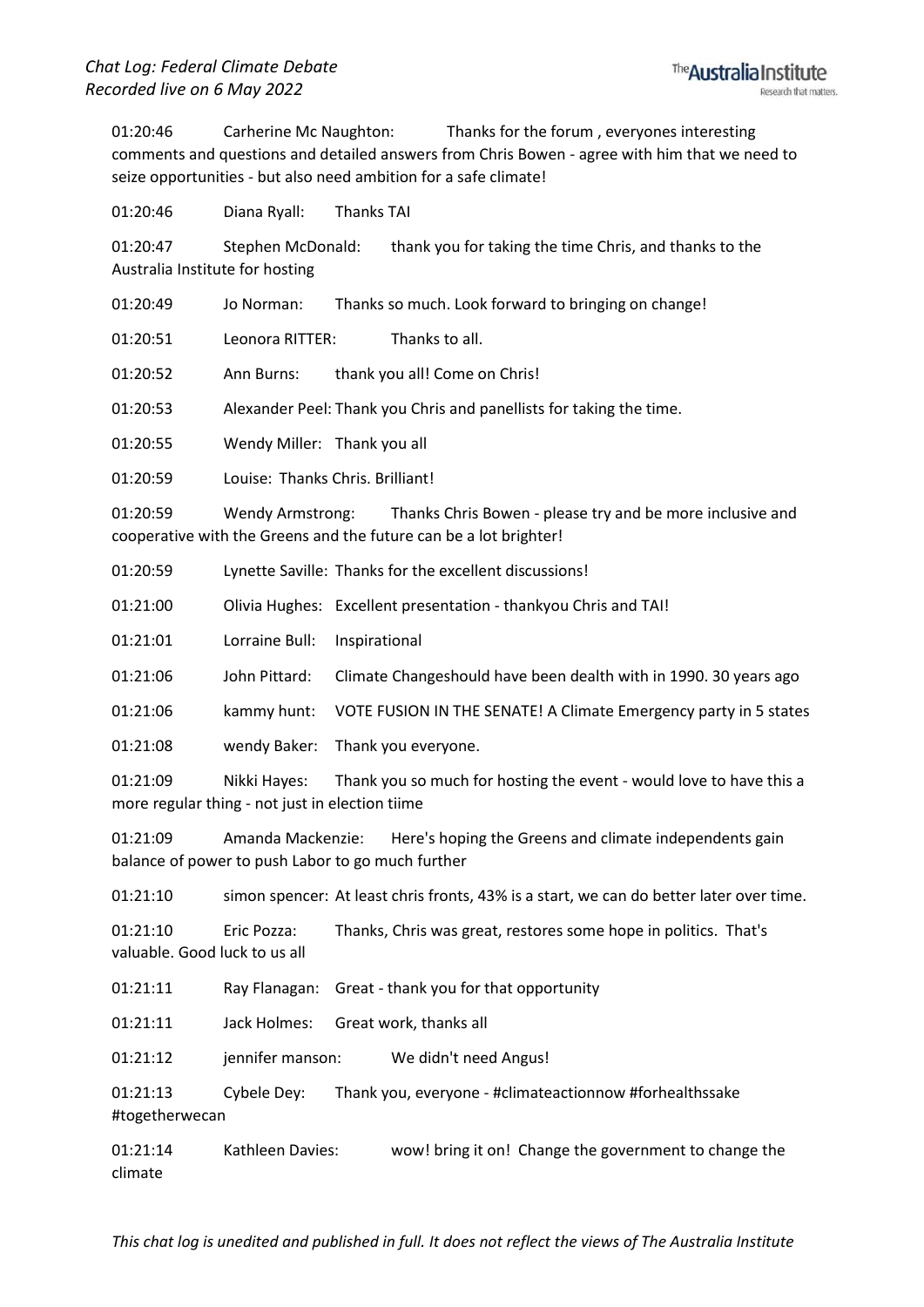

01:21:16 Alison Cooke:

01:21:17 Eilis Kelly: Thank you all

01:21:21 Geoffrey Woodford: so much for Angus not turning what a squib

01:21:22 Gavin Hughes: Love the passion Chris and think if enough people vote for their most climate focussed candidates first and preference Labor before Libs or Nats will only help Labor get in and go harder for climate response

01:21:25 Lynda Ward: sorry, great point Peter! Stopping 114 new projects can be done in2 months not 92 months.

01:21:26 Denise Farrier: Chris is good enough to slay Angus on 2GB. He should accept the invitation.

01:21:29 Garth Newton: Thanks everyone involved and Chris for being available. A very worthwhile hour

| 01:21:29               | Jo Norman:       | A change cannot come on fast enough!!                              |
|------------------------|------------------|--------------------------------------------------------------------|
| 01:21:30               | kammy hunt:      | VOTE FUSION FOR CLIMATE ACTION                                     |
| 01:21:31               | bill newton:     | Have a good day to all participants.                               |
| 01:21:33               |                  | Christopher Boothman: Thankyou Chris Bowen for giving us the hope. |
| 01:21:34               | Mary Stephens: 8 |                                                                    |
| 01:21:35               | jennifer manson: | Thanks heaps TAI                                                   |
| 01:21:39<br>government | Amanda Lamont:   | I think we need to change the system not just the                  |
| 01:21:47               | Leonora RITTER:  | Probably more constructive without Angus.                          |
|                        |                  |                                                                    |

01:21:49 Anne Tennock: Thank you so much Chris Bowen. What about population growth as primary driver of emissions growth?

01:21:50 Jo Fraser: thanks very informative Thanks Chris for showing up.

01:21:50 Edward Patching: Outstanding! Well done, Chris, and the Australia Institute

01:21:51 Peter Skinner: I look forward to hear urgent policies from Adam Bandt

01:21:56 Maggie Storey: Thank you, Chris Bowen. Fabulous and reassuring. Fingers crossed for the election going your way.

01:21:57 HEATHER KJOLLER: Thanks to AI & Chris Bowen for an informed, respectful and inspiring presentation/ debate - bring on change of Govt!!

| 01:21:58                  | John Pittard: Agree Amanda  |                                                                     |
|---------------------------|-----------------------------|---------------------------------------------------------------------|
| 01:21:59<br><b>ACTION</b> |                             | kammy hunt: GREENS PLUS FUSION IN THE SENAT IN 5 STATES FOR CLIMATE |
| 01:22:05                  | Geoffrey Woodford: Chris PM |                                                                     |